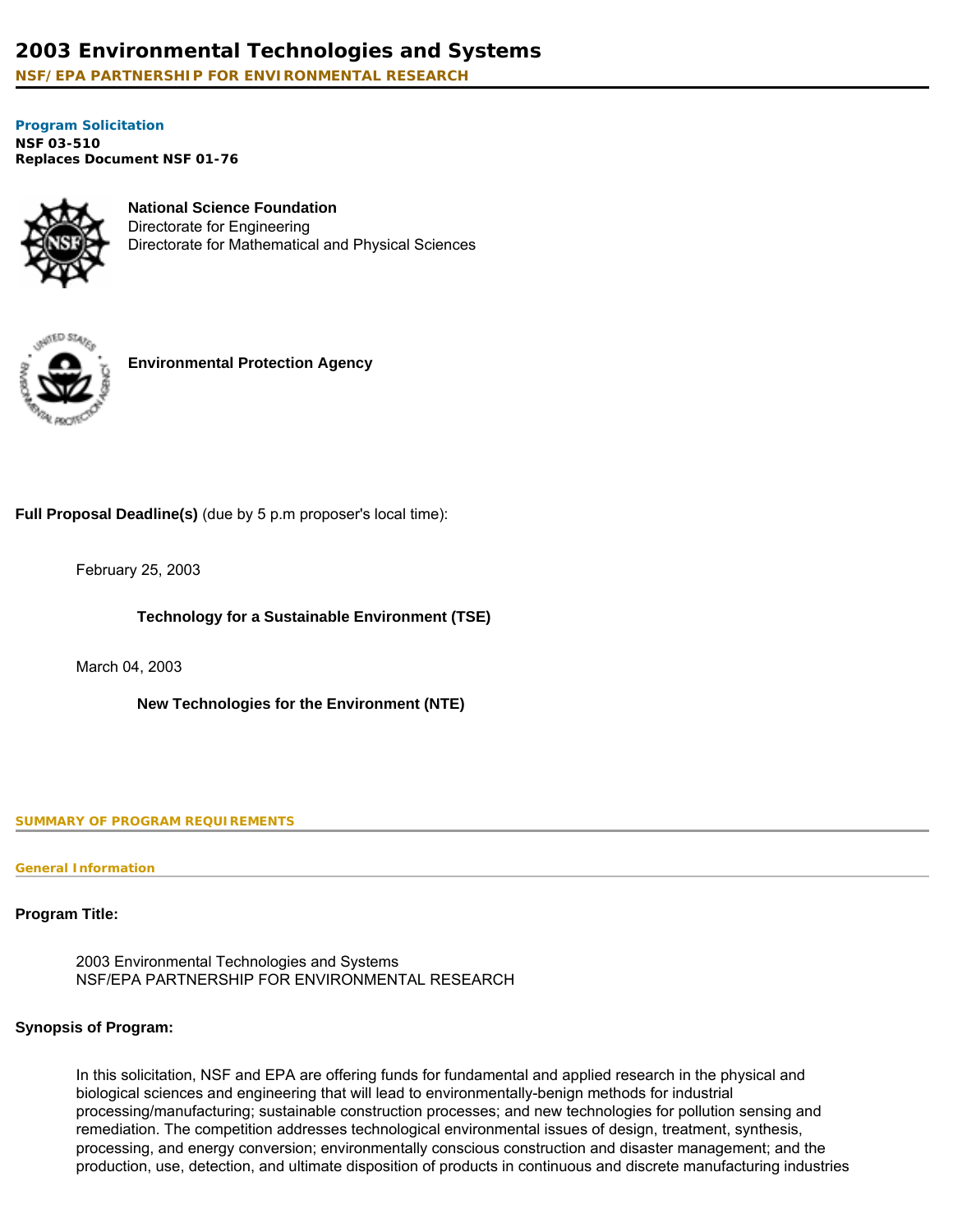as well as in construction industries and in the environment.

There are two parts to this competition. Together they are designed to address pollution avoidance, prevention, treatment, and remediation processes and methodologies. They also support scientific and engineering research with potential long-term industrial and/or societal impacts. Under the Technology for a Sustainable Environment (TSE) part, research proposals are invited that advance the discovery, development, and use of innovative technologies and approaches to avoid or minimize the generation of pollutants at the source. In preventing pollution at its source, the life cycle of both materials and energy can also be considered. Under the New Technologies for the Environment (NTE) part, proposals are invited that explore new technologies that can be applied to environmental remediation, environmental sensing, and small drinking water systems.

**NEW ASPECTS** of this year's NSF/EPA Solicitation

- Combination of TSE and NTE into one overall solicitation with two separate deadlines
- Inclusion of *Sustainable Construction Processes* in TSE (Contact: Miriam Heller, NSF)
- Inclusion of *Breakthrough Control Systems for Energy Conversion or Transportation Technologies* under the Non-Reaction-Based Engineering portion of TSE (Contact: Paul Werbos, NSF)
- Inclusion of *Environmental Sensing* technologies in NTE (Contacts: Paul Werbos, NSF and Nick Clesceri, NSF)
- *Treatment Technologies for Arsenic in Small Drinking Water Systems* added to NTE (Contact: April Richards, EPA)

# **Cognizant Program Officer(s):**

- Robert M Wellek, Deputy Division Director, National Science Foundation, Engineering/Chemical & Transport Systems, fax: (703) 292-9054, email: [rwellek@nsf.gov](mailto:rwellek@nsf.gov)
- Stephen Lingle, Division Director, Environmental Protection Agency, Environmental Engineering Research Division, telephone: (202) 564-6820, email: [lingle.stephen@epa.gov](mailto:lingle.stephen@epa.gov)

# **Applicable Catalog of Federal Domestic Assistance (CFDA) Number(s):**

- $\bullet$  47.041 --- Engineering
- 47.049 --- Mathematical and Physical Sciences
- 66.500 --- Environmental Protection Agency

### **Eligibility Information**

- **Organization Limit:** Academic and not-for-profit institutions located in the U.S. are eligible. Profit-making firms and federal agencies are not eligible to apply to this program. However, personnel in profit-making firms may participate as non-funded coinvestigators.
- **PI Eligibility Limit:** Only one proposal may be submitted by a Principal Investigator and he/she may only collaborate in one other proposal as a co-Investigator. A Principal Investigator cannot submit an NTE Phase II proposal unless he/she has completed an NTE Phase I exploratory project.
- **Limit on Number of Proposals:** None for the Institution

### **Award Information**

- **Anticipated Type of Award:** Standard or Continuing Grant
- Estimated Number of Awards: 45 New NSF and EPA awards combined
- **Anticipated Funding Amount:** \$9,500,000 in Standard and Continuing Grants: approximately \$6.0 million from NSF and \$3.5 million from EPA, pending the availability of funds and quality of proposals. Each award will be made either by NSF or by EPA.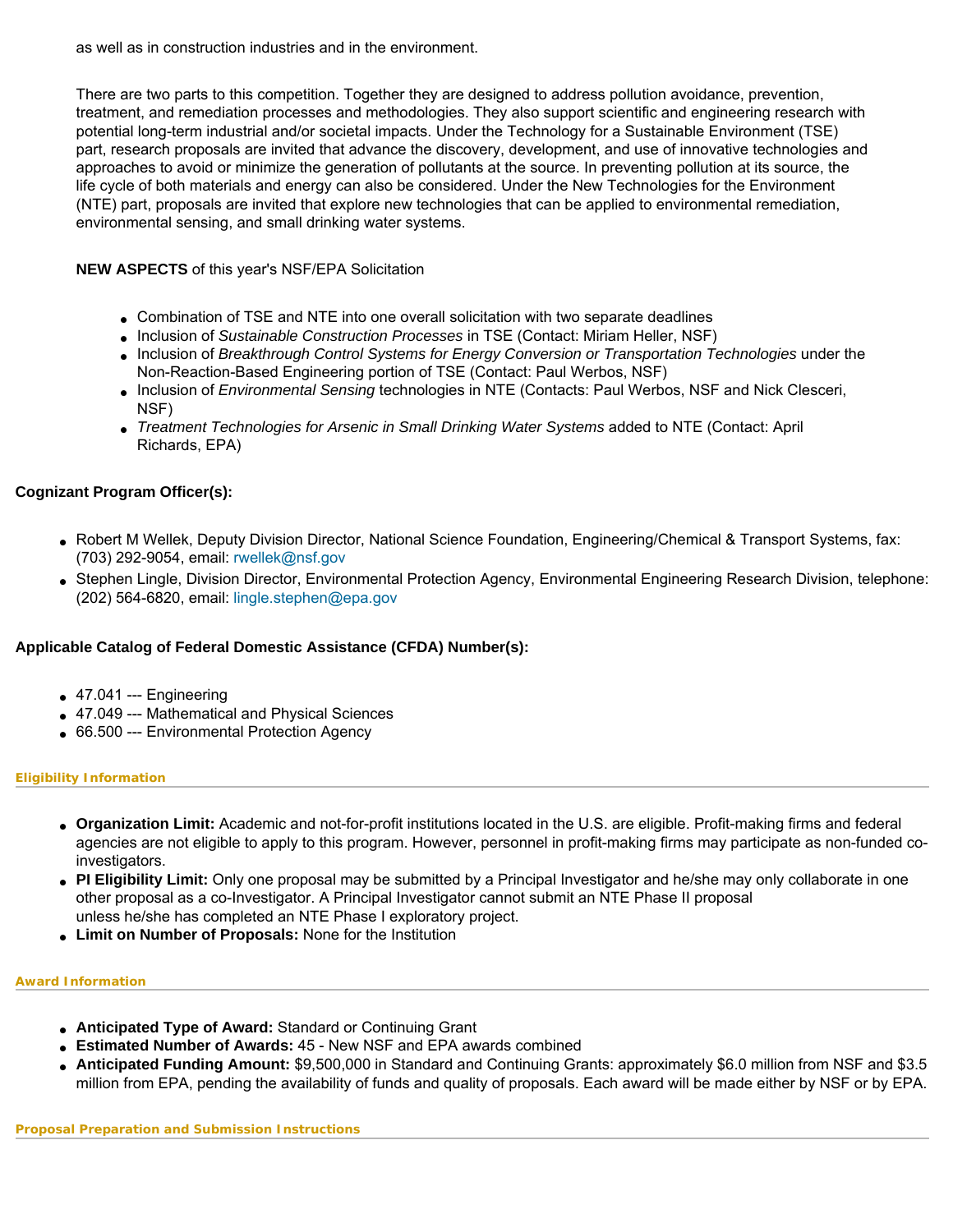#### **A. Proposal Preparation Instructions**

● **Full Proposal Preparation Instructions:** The program announcement/solicitation contains supplements to the standard Grant Proposal Guide (GPG) proposal preparation guidelines. Please see the full program announcement/solicitation for further information.

#### **B. Budgetary Information**

- **Cost Sharing Requirements:** Cost Sharing is not required.
- **Indirect Cost (F&A) Limitations:** Not Applicable.
- **Other Budgetary Limitations:** Other budgetary limitations apply. Please see the full funding opportunity document for further information.

### **C. Due Dates**

● **Full Proposal Deadline Date(s)** (due by 5 p.m proposer's local time):

February 25, 2003 Technology for a Sustainable Environment (TSE) March 04, 2003 New Technologies for the Environment (NTE)

#### **Proposal Review Information**

● **Merit Review Criteria:** National Science Board approved criteria. Additional merit review considerations apply. Please see the full funding opportunity document for further information.

#### **Award Administration Information**

- **Award Conditions:** Additional award conditions apply. Please see the full funding opportunity document for further information.
- <span id="page-2-0"></span>● **Reporting Requirements:** Additional reporting requirements apply. Please see the full funding opportunity document for further information.

### **TABLE OF CONTENTS**

# **[Summary of Program Requirements](#page-0-0)**

- I. **[Introduction](#page-3-0)**
- II. **[Program Description](#page-4-0)**
- III. **[Eligibility Information](#page-12-0)**
- IV. **[Award Information](#page-12-1)**
- V. **[Proposal Preparation and Submission Instructions](#page-13-0)**
	- A. [Proposal Preparation Instructions](#page-13-0)
	- B. [Budgetary Information](#page-15-0)
	- C. [Due Dates](#page-16-0)
	- D. [FastLane Requirements](#page-16-1)
- VI. **[Proposal Review Information](#page-16-2)**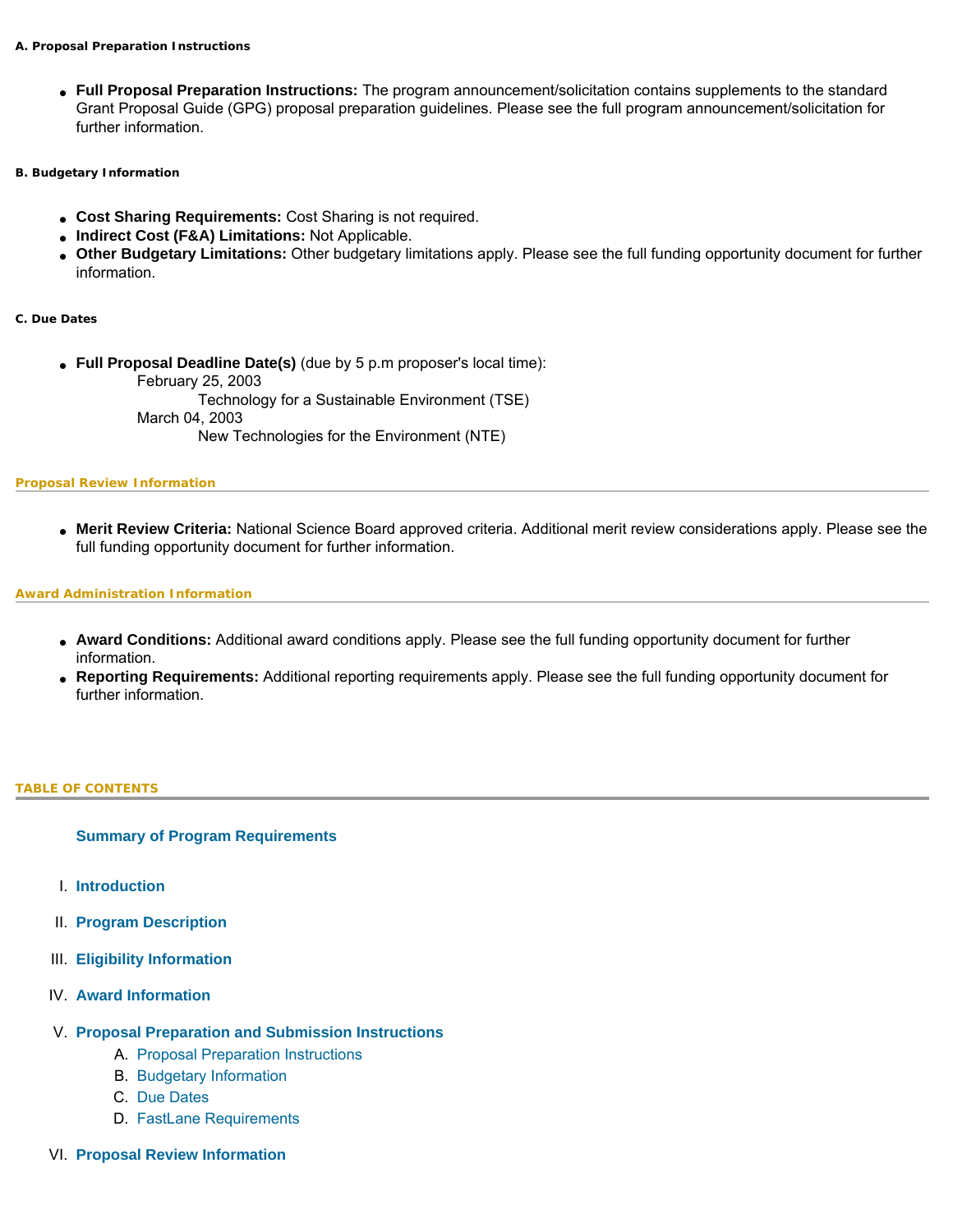- A. [NSF Proposal Review Process](#page-16-3)
- B. [Review Protocol and Associated Customer Service Standard](#page-18-0)

# VII. **[Award Administration Information](#page-19-0)**

- A. [NSF Notification of the Award](#page-19-1)
- B. [NSF Award Conditions](#page-19-2)
- C. [Reporting Requirements](#page-20-0)
- <span id="page-3-0"></span>VIII. **[Contacts for Additional Information](#page-20-1)**
	- IX. **[Other Programs of Interest](#page-21-0)**

# **I. INTRODUCTION**

The National Science Foundation (NSF) and the Environmental Protection Agency (EPA) announce their intent to continue to support an extramural grants competition in fundamental environmental research to be held in Fiscal Year (FY) 2003. This NSF/EPA research activity is based on a Memorandum of Understanding between the agencies that establishes a partnership emphasizing the support and merit review of fundamental and applied environmental protection research.

This year the NSF/EPA Partnership solicits applications for the Technology for a Sustainable Environment (TSE) program and adds the New Technologies for the Environment (NTE) program, which ran as a separate NSF competition in 2000 (NSF 00-49).

Further information may be obtained from the NSF and EPA officials below. E-mail inquiries are preferred.

# *General Information on the NSF/EPA Partnership for Environmental Research:*

Stephen Lingle, (202) 564-6820, [lingle.stephen@epa.gov](mailto:lingle.stephen@epa.gov) Robert Wellek, Fax (703) 292-9054, [rwellek@nsf.gov](mailto:rwellek@nsf.gov)

# *Information on Technology for a Sustainable Environment (TSE):*

Barbara Karn, NCER/EERC, (202) 564-6824, [karn.barbara@epa.](mailto:karn.barbara@epa.gov)gov April Richards, NCER/EERC, (202) 564-2297, [richards.april@epa.gov](mailto:richards.april@epa.gov) Nora Savage, NCER/EERC, (202) 564-8228, [savage.nora@epa.gov](mailto:savage.nora@epa.gov) Nicholas Clesceri, BES Division, (703) 292-7940, [nclescer@nsf.gov](mailto:nclescer@nsf.gov) Fred Heineken, BES Division, (703) 292-7944, [fheineke@nsf.gov](mailto:fheineke@nsf.gov) Thomas Waite, BES Division, (703) 292-7499), [twaite@nsf.gov](mailto:twaite@nsf.gov) George Rubottom, CHE Division, (703) 292-4965, [grubotto@nsf.gov](mailto:grubotto@nsf.gov) Richard Fragaszy, CMS Division, (703) 292-8360, [rfragasz@nsf.gov](mailto:rfragasz@nsf.gov) Miriam Heller, CMS Division, (703) 292-7025, [mheller@nsf.gov](mailto:mheller@nsf.gov) Dennis Wenger, CMS Division, (703) 292-7014, [dwenger@nsf.gov](mailto:dwenger@nsf.gov) Thomas Chapman, CTS Division, (703) 292-8370, [tchapman@nsf.gov](mailto:tchapman@nsf.gov) Geoffrey Prentice, CTS Division, (703) 292-8371, [gprentic@nsf.gov](mailto:gprentic@nsf.gov) Glenn Schrader, CTS Division, (703) 292-8371, [gschrade@nsf.gov](mailto:gschrade@nsf.gov) Robert Wellek, CTS Division, Fax (703) 292-9054, [rwellek@nsf.gov](mailto:rwellek@nsf.gov) Delcie Durham, DMII Division, (703) 292-7060, [ddurham@nsf.gov](mailto:ddurham@nsf.gov) Jan Twomey, DMII Division, (703) 292-8330, *itwomey@nsf.gov* Andrew Lovinger, DMR Division, (703) 292-4933, [alovinge@nsf.gov](mailto:alovinge@nsf.gov) Paul Werbos, ECS Division, (703) 292-5386, [pwerbos@nsf.gov](mailto:pwerbos@nsf.gov)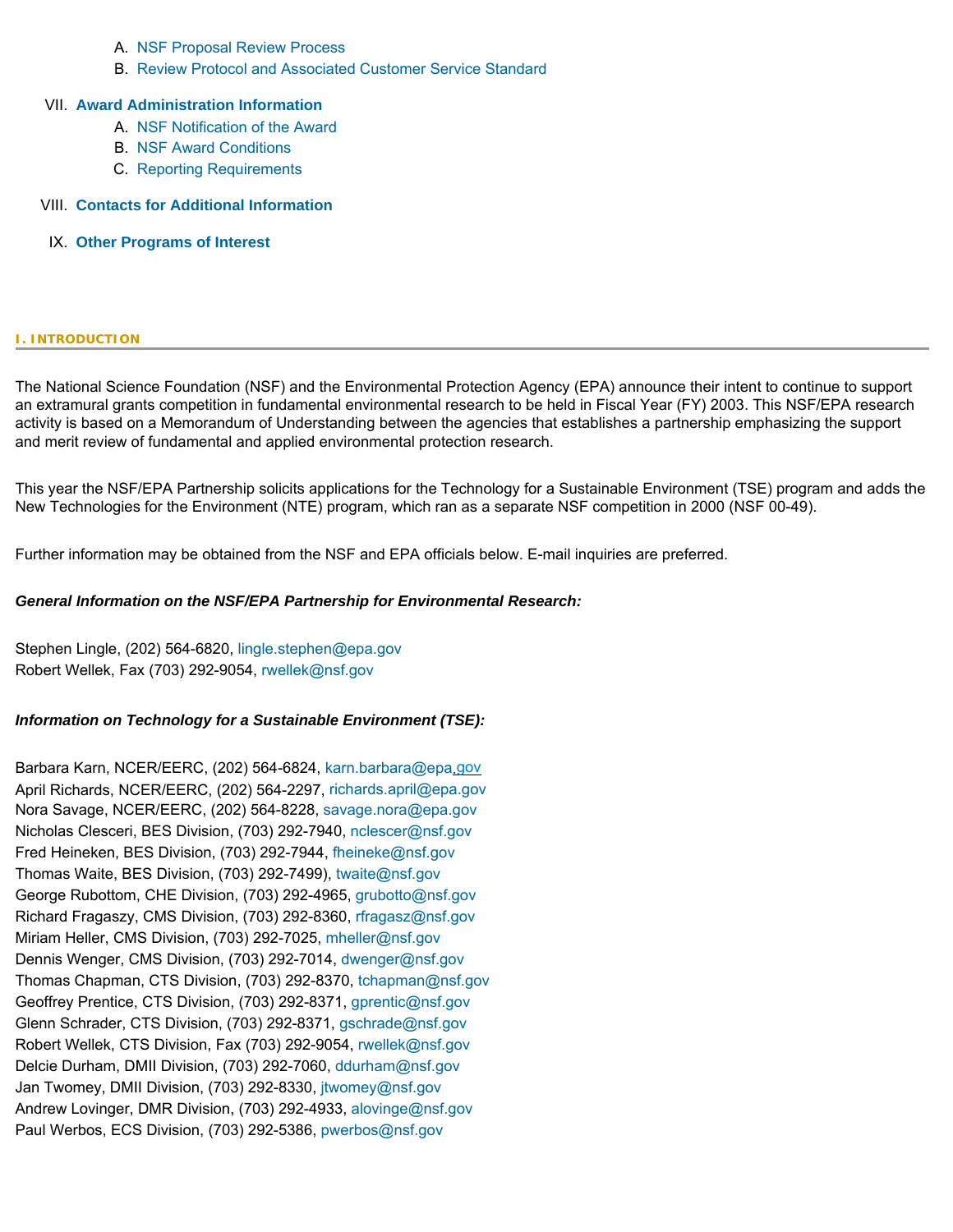# *Information on New Technologies for the Environment (NTE):*

April Richards, NCER/EERC, (202) 564-2297, [richards.april@epa.gov](mailto:richards.april@epa.gov) Nicholas Clesceri, BES Division, (703) 292-7940, [nclescer@nsf.gov](mailto:nclescer@nsf.gov) Fred Heineken, BES Division, (703) 292-7944, [fheineke@nsf.gov](mailto:fheineke@nsf.gov) Thomas Waite, BES Division, (703) 292-7499), [twaite@nsf.gov](mailto:twaite@nsf.gov) Richard Fragaszy, CMS Division, (703) 292-8360, [rfragasz@nsf.gov](mailto:rfragasz@nsf.gov) Geoffrey Prentice, CTS Division, (703) 292-8371, [gprentic@nsf.gov](mailto:gprentic@nsf.gov) Glenn Schrader, CTS Division, (703) 292-8371, [gschrade@nsf.gov](mailto:gschrade@nsf.gov) Robert Wellek, CTS Division, Fax (703) 292-9054, [rwellek@nsf.gov](mailto:rwellek@nsf.gov) Delcie Durham, DMII Division, (703) 292-7060, [ddurham@nsf.gov](mailto:ddurham@nsf.gov) Paul Werbos, ECS Division, (703) 292-5386, [pwerbos@nsf.gov](mailto:pwerbos@nsf.gov)

### <span id="page-4-0"></span>**II. PROGRAM DESCRIPTION**

# **A. TECHNOLOGY FOR A SUSTAINABLE ENVIRONMENT (Prevention)**

### **Introduction**

As a nation, we seek long-term economic growth that creates jobs while improving and sustaining the environment and preserving economic opportunities and resources for future generations. It is increasingly clear that "end-of-pipe" pollution controls for industrial operations are not always a sufficient means of reaching these goals, nor is unconstrained development of the supporting infrastructure of industrial facilities. A new generation of cleaner industrial manufacturing, processing, and construction technologies is needed that supports pollution avoidance/prevention (at the source), efficient resource use, and industrial ecology. Such a strategy can help industries become more competitive by lowering resource and energy needs and reducing waste/emissions-control costs, thereby fostering sustainable development while maintaining a strong economy.

Besides addressing industrial and economic issues, more environmentally-benign TSE industrial approaches could contribute to the solution of global environmental problems by, for example, lessening the negative impacts of industrialization on the climate and the biosphere.

Research proposals are invited that advance the development and use of innovative manufacturing and processing technologies and approaches directed at avoiding or minimizing the generation of pollutants at the source. Other than those aspects that pertain to materials flows and reuse within industrial processes, the TSE portion (Part A) of this competition is not intended to address issues related to waste monitoring, treatment, remediation, environmental sensors (except in-process sensors), recycling or containment. These areas are very important, and they are supported by the program activities in Part B, New Technologies for the Environment, (NTE).

NSF and EPA are offering funds for fundamental and applied research in the physical sciences and engineering that will lead to the discovery, development, and evaluation of advanced and novel environmentally benign methods for industrial processing, manufacturing, and construction. The competition addresses technological environmental issues of design, synthesis, processing, and the production, use, and ultimate disposition of products in construction and in continuous and discrete manufacturing industries. Projects must employ fundamental new approaches, and address or be relevant to current national concerns for pollution avoidance/prevention (at the source). Projects that are "on the cutting edge" or are "high-risk/high-payoff" are encouraged. Projects that show the potential to change research infrastructure by developing teams, using systems approaches, and introducing new ways of conducting research will also be considered.

Answering research questions related to environmental sustainability issues often requires the analysis and evaluation of scientific and engineering information and complex phenomena over large spatial and time domains. In addition, the use of modern information technology and high-end computing resources to do this research presents exciting opportunities to the research community, and proposals using these approaches may fit in with this program. Other examples of newer research emphases that are expected to have major impacts on scientific and engineering approaches to sustainability could include nanotechnology, molecular modeling,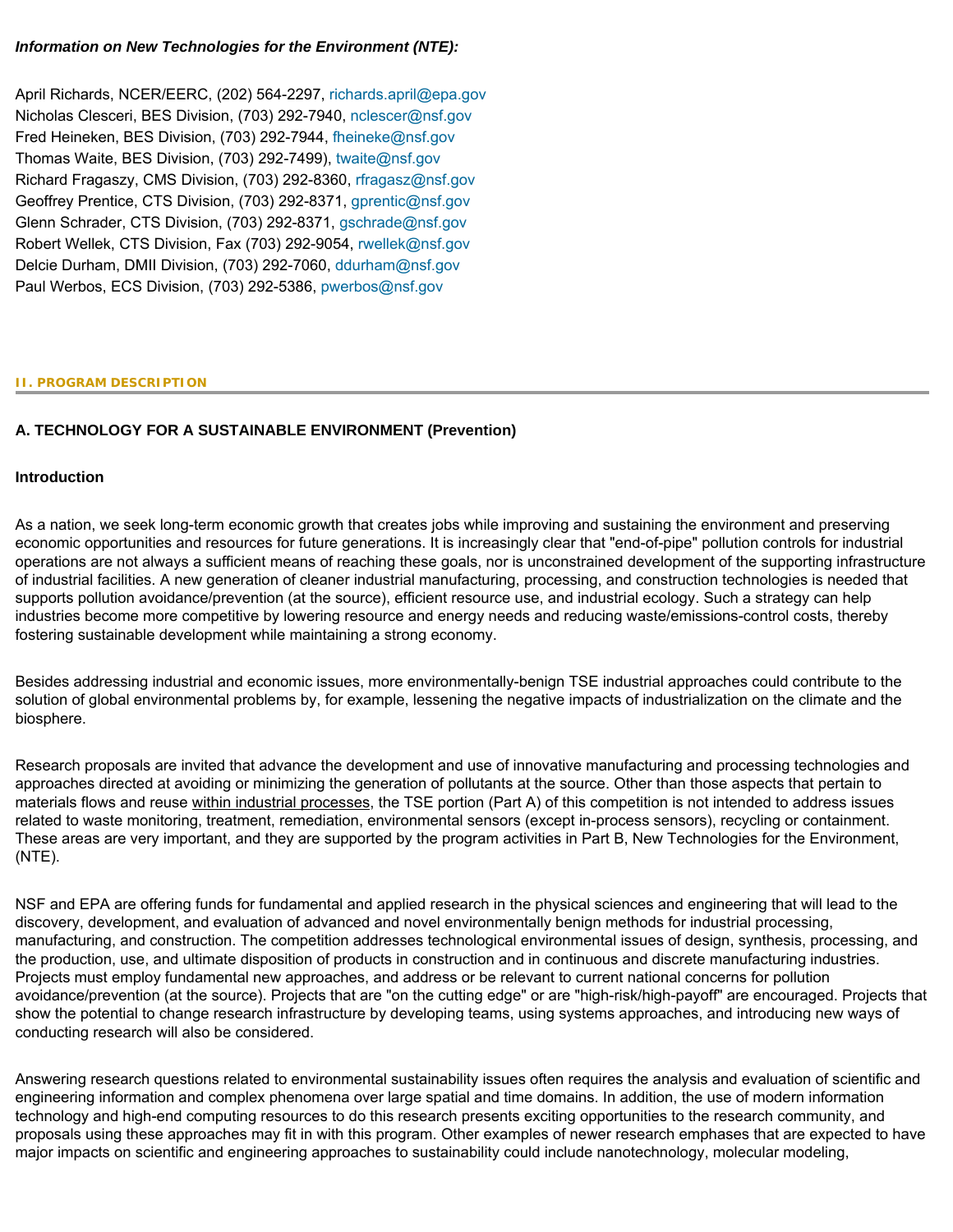computational chemistry, sensors, smart materials and buildings, adaptive infrastructure, and simulation of physical, biological, and chemical phenomena. Environmental technology research can also have a critical, albeit indirect, role in developing reliable and affordable alternative energy systems.

This is the seventh joint NSF/EPA solicitation of TSE. About 1,200 proposals have been submitted to the competitions, and about 13% of those (more than 156 TSE projects) were funded. Previous TSE projects were typically funded for three years at a level of about \$120,000 per year.

Refer to the NSF/EPA Partnership websites for funding details and abstracts of grants: <http://www.nsf.gov/tse>or [http://www.epa.gov/ncer.](http://www.epa.gov/ncer)

# **Description of Possible TSE Research Projects (PREVENTION)**

The general areas covered by this part (Part A - TSE/Prevention) of the solicitation are:

- Chemistry, Bioengineering, and Chemical Reaction-Based Science and Engineering for Pollution Avoidance or Prevention;
- Non-Reaction-Based Engineering for Pollution Avoidance and Prevention;
- Environmentally Benign Systems and Design, Manufacturing, Processing, and Industrial Ecology for Sustainable Product/Services Realization; and
- Sustainable Construction Processes.

# **1. Chemistry, Bioengineering, and Chemical Reaction-Based Science and Engineering for Pollution Avoidance or Prevention**

The long-range goal of this activity is to develop substances and processes that are safer, reduce health risks, and are environmentally friendly. For the chemical industry, preventing pollution at the source, or "green chemistry and engineering," involves the design of chemicals and alternative chemical processes that do not use toxic feedstocks, reagents or solvents; or processes that reduce the production of toxic by-products or co-products. Data-oriented environmental research is also invited.

Appropriate areas of investigation span the broad range of chemistry and chemical reaction-based engineering and include chemical synthesis and catalysis; computational modeling; sensor innovation (for in-process sensing); reaction mechanisms; and environmentally benign materials. Some specific examples are:

- *Alternative Reaction Conditions:* Development of alternative new reaction conditions, such as using solvents that are environmentally benign, developing advanced laser control of reactivity, or increasing reaction selectivity to reduce wastes and emissions.
- *Safer Chemicals:* Discovery or redesign of useful chemicals and materials that are less toxic to health and the environment or safer in terms of accident potential.
- *Catalysis and Biocatalysis:* Development of innovative synthetic methods using catalysis or biocatalysis, including combinatorial or self-assembly approaches; photochemical, electrochemical or biomimetic activation; or starting materials that are environmentally benign or renewable. Examples of catalyst research include: new multifunctional catalysts that reduce the number of process stages or decrease reaction temperatures; super-selective catalysts exploiting innovative nano- and mesoscale structured environments; novel heterogeneous catalysts that replace state-of-the-art homogeneous ones; supported biocatalysts and biomimetic catalytic materials achieving high yields through more efficient reaction pathways, especially in the specialty/fine/pharmaceutical industries; and novel catalysts for currently uncatalyzed reactions. Examples of biocatalysis include research to convert waste biomass into useful products; genetic engineering to produce more specific biocatalysts; and bioprocessing to decrease use of hazardous reactants and eliminate harmful byproducts.
- *Unit Chemical and Material Processes:* Improved reactor or chemical/material process design in order to increase product yield, improve selectivity, or reduce unwanted by-products. Novel reactors such as reactor-separator combinations that provide for product separation during the reaction, alternative energy sources for reaction initiation, and integrated chemical process design and operation, including in-process sensing and control, are of interest. (NSF will not be funding reaction engineering proposals through this competition. Instead, chemical reactor design and control proposals may be submitted directly to the NSF Process and Reaction Engineering program as regular research proposals. However, EPA will still consider funding such projects via the TSE part of this solicitation.)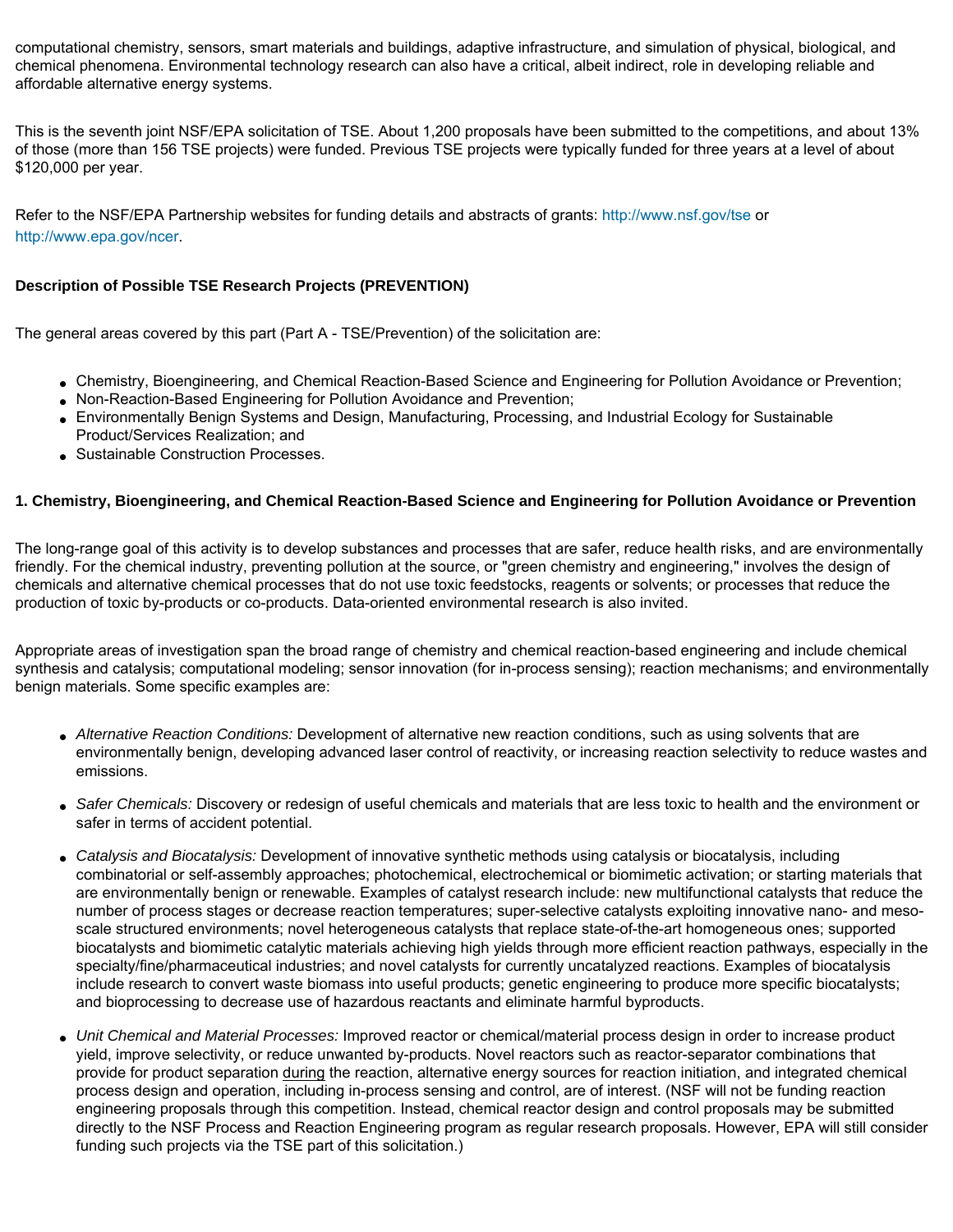*Computational Chemistry and Molecular Simulation:* Rapid advances in computational speed along with the development of highly efficient computational algorithms have begun to make computational chemistry and molecular simulation viable partners to experimental efforts. Areas of interest include molecular modeling work on catalytic and reaction processes in zeolites, electrochemical systems, and other heterogeneous systems, all with environmentally beneficial effects. Applications of new, basic computational methods for the design of chemical plants and/or control of their operation are also of interest.

● *Materials:* Materials substitutions and process alternatives which prevent or reduce environmental harm, such as changes in raw materials or the use of less hazardous solvents in organic coatings, use of materials less harmful to the environment, and materials substitutions in metal plating systems. Combinatorial methods for rapid identification of superior catalytic materials can also be used to optimize the environmental performance of the reactor and process.

# **2. Non-Reaction-Based Engineering for Pollution Avoidance and Prevention**

The focus of this program activity is to develop novel benign engineering approaches for preventing or reducing pollution from industrial manufacturing and processing activities, for non-discrete and discrete processes. The scope includes: technology and equipment modification, reformulation or redesign of parts or products, substitution of alternative materials, in-process changes, process controls/testing methodologies to reduce in-process waste, exploitation of intelligent control or computational intelligence, and development of systems technology to enable the practical insertion of pollution-free technologies.

Potential areas of research include:

- *Bioengineering and Technology:* Research in this area includes development of innovative environmental technologies using bioengineering techniques such as bioprocessing in bio-manufacturing processes. Examples include: bioprocessing to increase energy efficiency, or to develop more cost effective methods of producing environmentally benign products. Bioremediation research is not covered by the TSE portion of this solicitation; it is covered by Part B - NTE.
- *Separations, Mass Transport, and Interfacial Phenomena:* Non-reactive mass transport and interfacial processes, including novel processes for molecularly-controlled synthesis of thin films, and the use of special surfactant systems for surface cleaning and reactions. Solution thermodynamics of environmentally-benign solvents such as ionic or near critical solutions. Separation methods, such as novel cost-effective methods for the highly efficient in-process separation of useful materials from the components of the process stream (for example, field-enhanced and hybrid separation processes); separation methods that reform feedstocks for improved efficiency; and separation methods for recovering waste and other spent materials for reuse as process feedstocks. Development of materials for advanced in-process sensors with potential for reducing resource use or improving production selectivity.
- *Fluid and Thermal Transport Processes:* Improved thermal processes and systems that employ novel thermal or fluid and/or multiphase/particulate systems resulting in significantly lower hazardous effluent production. Examples include: novel refrigeration cycles including heat-operated absorption systems using safe and environmentally-benign working fluids to replace halogenated hydrocarbons hazardous to upper atmosphere ozone levels; innovative heat and mass transfer concepts and devices that facilitate commercialization of such systems, heat transfer and fluid flow of refrigerants such as carbon dioxide at supercritical pressures for implementation in trans-critical heat pump cycles, development of technologies for integrated space-conditioning and water heating systems and the investigation of phase-change processes at the corresponding near-critical pressures, application of micro-channel geometries to the development of compact spaceconditioning systems, portable and wearable meso-scale heat pumps for operation in hazardous environments, improved fuelcell heat and mass transfer for reduced pollutant production. (Combustion-related environmental research is not supported in this solicitation.)
- *Breakthrough in Control Systems for Energy Conversion or Transportation Technologies:* Proposals in this area should not involve incremental progress within the scope of existing funding programs elsewhere. Examples might include the use of new methods in intelligent control to reduce NOx fifty percent beyond what seems achievable with conventional methods, or new categories of energy conversion system relevant to distributed generation and non-hydrocarbon transportation systems. (This research area generally relates to electrical power and control systems; however, the representative from the NSF/ECS division should be consulted as to program priority interests.)

Research related to flow stream recycle and process modification or improvement inside the industrial plant is acceptable in this section. Research involving recycle of materials from outside the industrial plant boundaries is not acceptable in this section.

# **3. Environmentally Benign Systems and Design, Manufacturing, Processing, and Industrial Ecology for Sustainable**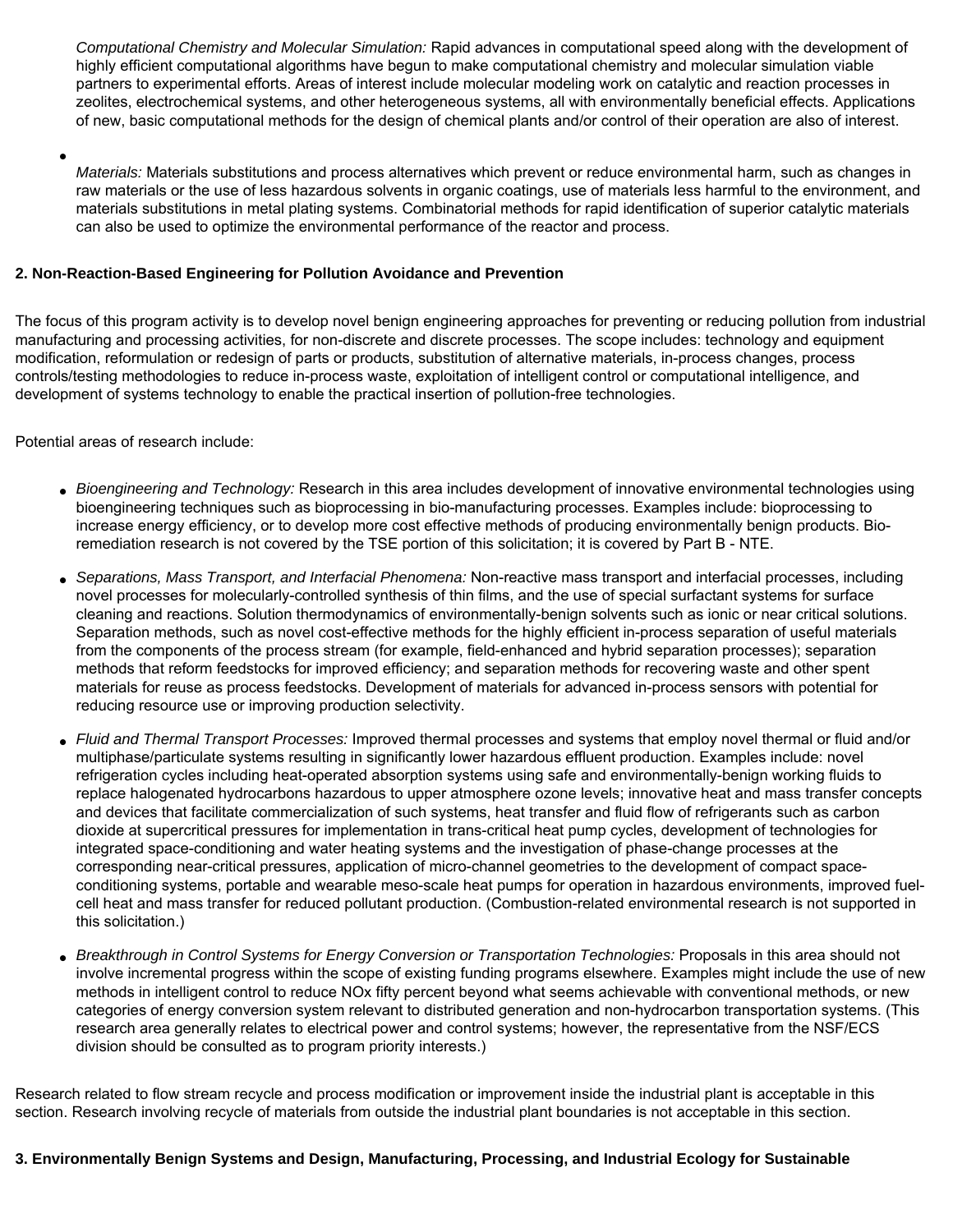# **Product/Services Realization**

Industrial ecology requires that an industrial system be viewed not in isolation from its surrounding systems, but in concert with them. An assessment of global manufacturing demonstrates the need for research on environmentally benign manufacturing/processing and re-manufacturing of materials and products, with particular emphasis on the connectivity within industrial ecology. The systems view requires the approach by which one seeks to optimize the total materials life cycle from extraction, processing, design, and manufacture of product, through use and re-manufacture, to recycling and ultimate disposal. Factors to be optimized include resources, energy and capital.

Potential research topics include, but are not limited to, the following:

- *Life-Cycle Assessment (LCA):* Innovative methodologies for streamlined and targeted life-cycle assessment and analysis, including product use interactions with the environment and impact prioritization models. Examples include: thermodynamic basis for LCA; strategic metals extraction, usage and capture; cradle-to-grave budgets and cycles; material and energy tradeoffs/balances.
- *Green Design and Materials Cycles:* Environmentally benign product design methodologies, considering the entire life cycle for the materials employed in the production, use, and disposal of products. Examples include: decision-making tools for design based on scientifically sound principles requiring less comprehensive data inputs; re-manufacturing and refurbishing methods and tools including those that evaluate the impact of product use and multi-life cycles; material and energy flows studies ("industrial metabolism"); design for disassembly, reuse, recycling and re-manufacturing.
- *Environmentally Benign Manufacturing:* Research in creating new or modifying current manufacturing processes to reduce or eliminate environmental impacts while also considering manufacturing competitiveness. This includes process design for material and energy minimization and indirect as well as direct impacts of manufacturing over the life cycle. Examples include: novel joining/welding processes that render fumes harmless and/or lead to enhanced disassembly/separation; novel benign hybrid additive/subtractive processing that improves energy and material use efficiency; reduction of contaminant and sludge generation in processes such as electrochemical machining; modified foundry approaches that reduce or reuse current waste streams; novel hybrid processes including plasma or beam processing that create functionality without the addition of new material constituents; dry or controlled environment machining; and nanomanufacturing that addresses pollution prevention or remanufacturing.

# **4. Sustainable Construction Processes**

The built environment provides services that sustain our economy and way of life, though at the cost of heavy resource use and waste generation. In 1997, about 80% of all materials, by volume, were used by the construction industry. Buildings over the course of their life-cycle account for 17% of fresh water withdrawals, 25% of wood harvest, 40% of materials use, 54% of energy used, and 50% of fossil fuels consumed. The construction phase of U.S. commercial buildings alone generates on average 740 million tons of carbon dioxide, 25% of CFC emissions, and 8-20% of all solid waste annually. Many environmental consequences of the built environment, namely buildings, are already being addressed. For instance, the U.S. Department of Energy and the National Institute of Standards and Technology have active programs dealing with the energy use and materials problems of building design and operations.

Environmental issues that extend beyond the building envelope to encompass the construction site and neighboring areas are now ripe for investigation. Specifically, the resources used and wastes generated at the construction site over the life of the project should be defined and eventually integrated with life-cycle metrics of the facilities themselves. As we move from traditional design and construction engineering and management toward environmentally-conscious construction, new tools and types of service will be needed to effectively and efficiently optimize construction processes and materials, reduce design errors and omissions and construction defects, meet the users needs, reduce resource requirements, and reduce the environmental burdens associated with construction projects. New processes and material options must then be evaluated on the basis of the economic goals of the industry and concerns for global competitiveness.

Proposals in this section (Section A. 4) will be funded by NSF only. Please contact the program directors for topic interest and funds availability before submission.

Research in the following two areas is solicited:

● *Environmentally Conscious Construction Processes:* Construction can constitute a very large-scale project of relatively long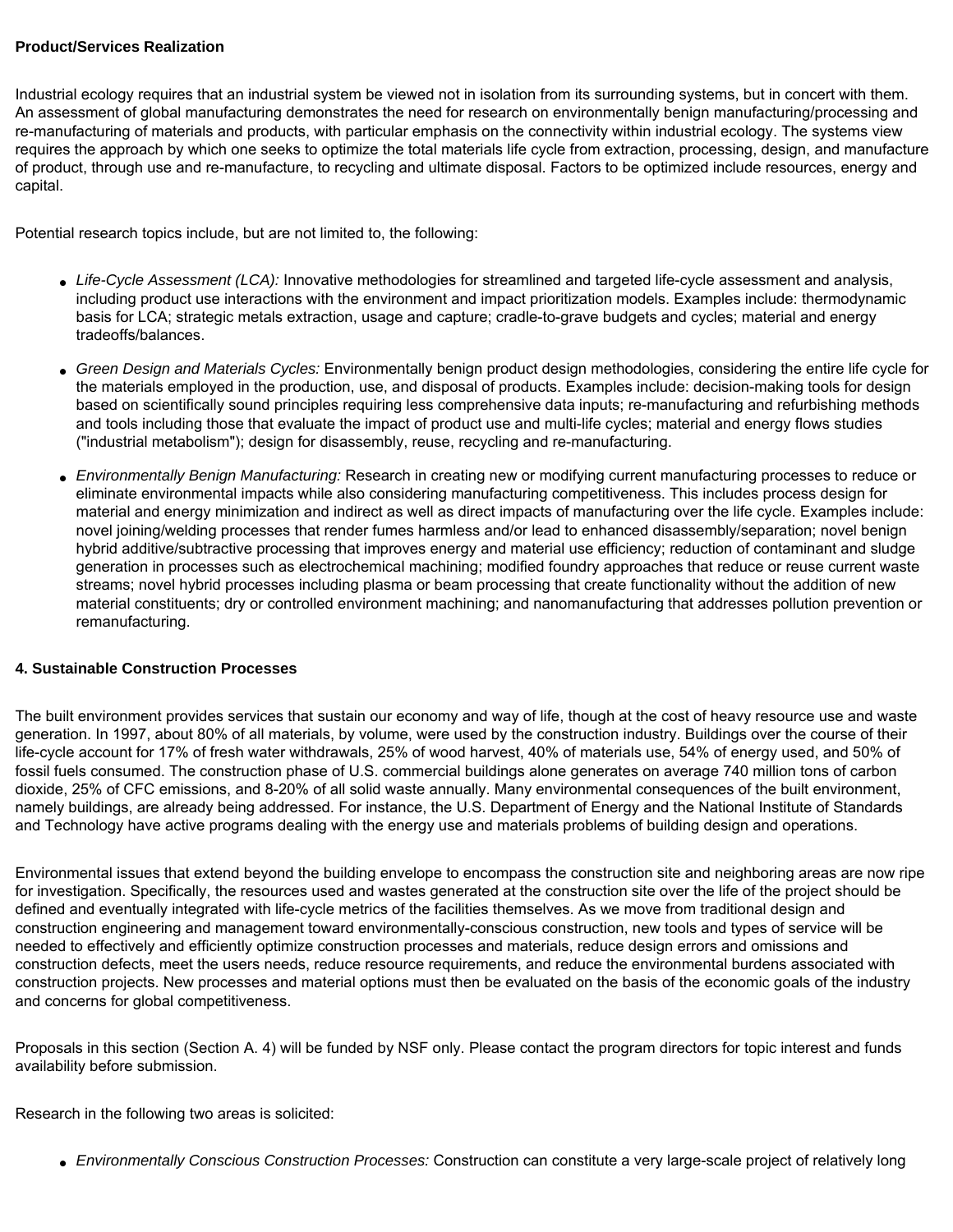duration. During a construction project various nonroad vehicles, engines, and equipment contribute to air quality issues as mobile sources. Examples of these are asphalt and concrete pavers, compaction, earth-moving, and excavation equipment, concrete and industrial saws, cement and mortar mixers, concrete trucks, cranes, etc. Additional construction site equipment includes generators, pumps, compressors, welders, and pressure washers. The impacts of these technologies remain largely unquantified. Precipitation and construction-process water transport other construction wastes, such as sealants, adhesives, mortar, and eroded soil, without being subject to full accounting. Scrap and other solid wastes are regularly generated and planned for, but design errors and omissions as well as defects during construction processes occur frequently, increasing both material use and waste. The full impact of construction work requires characterization, quantification, and improvement through:

- ❍ *Life-Cycle Assessment (LCA):* Adapted and new methodologies for life-cycle assessment and analysis of construction site operations, including interactions with the natural environment. Examples include: nonroad vehicle emissions and energy use; waste generation, transport and fate; strategic and nonrenewable materials use and extraction; cradle-to-grave budgets and cycles; material and energy tradeoffs/balances.
- ❍ *Environmentally Benign Construction Processes:* Research in creating new or modifying current construction processes to reduce or eliminate environmental impacts while also considering construction costs and construction competitiveness. This includes process design for material and energy minimization and indirect as well as direct impacts of construction-related decisions over the facility life cycle. Examples include: real-time sensing and monitoring of construction processes to reduce defects and the resulting additional wastes and emissions; equipment substitution, technology innovation, or energy recovery for reduced energy requirements and air emissions; novel materials handling processes that improve energy and material use efficiency; novel construction connections and reinforcement technologies that facilitate deconstruction and material reuse rather than demolition.
- *Disaster Management for a More Sustainable Environment:* Disaster management, often a cyclical decision-making process, offers numerous opportunities and challenges to move toward more sustainable construction and construction practices. Research is needed that links post-disaster recovery to mitigation and protection measures that will result in more sustainable built and natural environments. Pre-disaster mitigation measures also must be examined as they relate to sustainable built and natural environments. Finally, construction materials, methods, and design must be re-examined in light of their possible failure and potential concomitant environmental impact. Examples include improved understanding of the cost and benefits of structural and non-structural mitigation measures in geographies vulnerable to hazard(s); expected environmental impact of debris from building collapse, and building design for material reuse in the event of building failure.

# **New Grants for Past TSE Projects: Industrial Collaboration Required**

Proposals that request new grants for continuing work on past or on-going TSE projects MUST include some form of academicindustrial collaboration, partnership or involvement.

# **Additional Information**

Please refer to Section C for additional information on priorities and special proposal requirements.

# **B. NEW TECHNOLOGIES FOR THE ENVIRONMENT (Remediation, Treatment, and Sensing)**

# **Introduction**

As population continues to grow, there are increased pressures on society and the ecosystem that supports it, including the global climate. Scarce resources are being depleted. Air and water pollution causes human disease, damages ecosystems, and harms organisms. Collectively, these pressures are one significant reason for human conflict. These pressures are relieved by advancing our scientific understanding of nature and the world around us, as scientific solutions are implemented in engineered systems. Engineered systems can cope with increased societal pressures, provide cleaner air and water, and thereby reduce risks from environmental pollutants. This provides economic benefits that enable a society to move forward, to care for its people, to provide quality education and health care, and to feed, clothe, and protect itself.

The New Technologies for the Environment program (NTE) focuses on new technologies that can be applied to environmental sensing, remediation, and treatment. The program has two parts: Phase I (exploratory feasibility studies) and Phase II (regular research). All three technology areas described below are appropriate for Phase I proposals. If a Phase I exploratory project has already been successfully completed in area 1 or area 3 (not area 2), the PI may apply for a Phase II grant in the same area.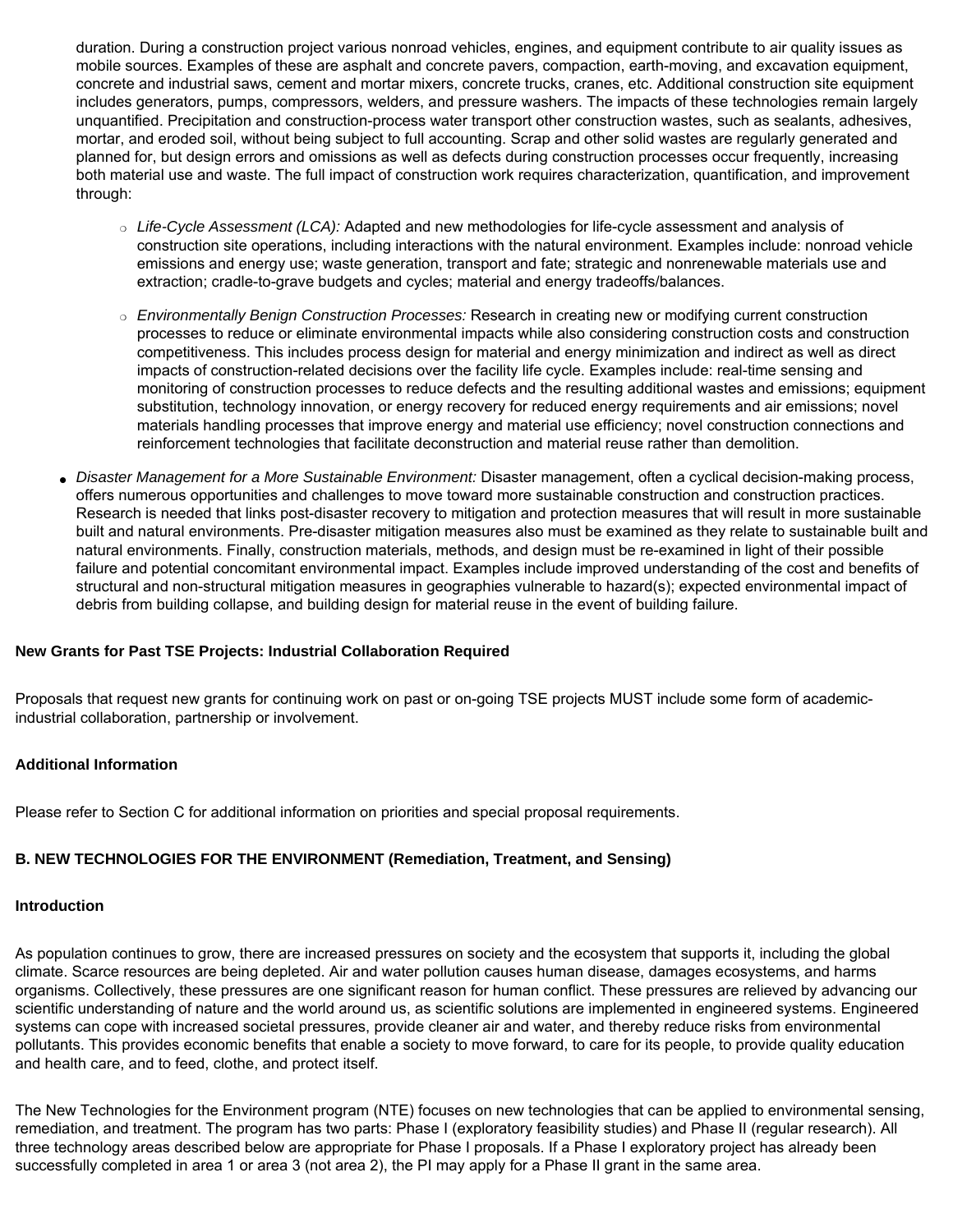Phase I of NTE emphasizes high-risk/high-return, exploratory feasibility studies of new technologies applied to the environment. Emphasis is placed on the novelty and potential impact of the approach. Successfully completed Phase I studies may compete for Phase II awards. A subsequent Phase II competition may be held to allow successfully completed Phase I projects to compete for Phase II funds. However, a Phase I award in the current 2003 competition does not necessarily imply that the next solicitation will include Phase II, or that Phase II projects will be funded in the future.

Refer to section III. "Eligibility Information," section IV. "Award Information," and section VI. "Proposal Review Information" for further details about how NTE requirements and awards may differ from TSE.

# **Description of Possible NTE Research Projects**

Proposals submitted **must** focus on one or more of the following three areas of environmental technology.

# **1. Remediation**

Research on new technologies for environmentally benign remediation through biological processes, catalytic chemical processes, transport and separation processes, and thermal and/or fluid processes.

Some examples include:

- Studies of microbial and plant communities and their interactions in contaminated environments, and the use of native and nonnative species to effect remediation
- Exploration of novel tailored biocatalysts, membranes and micro- or nano-scale environments such as micelles for separations, segregation, and targeted chemical transformations
- Transport through porous media such as soil, membranes and macro-fluid and air systems
- ●

●

●

- Transformations driven by electric field processing to ameliorate existing and potential chemical and particulate environmental hazards
- 
- Exploration of new materials and process technologies for capture of carbon dioxide and other greenhouse gases from effluent streams, such as powerplant stack gases

Use of cutting-edge molecular simulation and modeling, micro- and nano-scale technology and hybrid technologies (e.g., Bio plus Non-Bio) is encouraged. Fundamental research leading to new remediation technologies in the following focus areas is of special interest: source characterization of pollutants, cost-effective separation technologies for dilute metals and liquid contaminants, heavy metals removal from incineration gases, and remediation of other gases potentially affecting global climate. Other areas may be acceptable, depending on program interests.

# **2. Treatment Technologies for Arsenic in Small Drinking Water Systems**

EPA is soliciting innovative, exploratory Phase I proposals that address the treatment of arsenic in small drinking water systems. These systems must provide low capital and operating cost, simplify operation, require minimal monitoring and maintenance, and reduce residual waste generation. EPA is particularly interested in highly innovative approaches that would be significantly less costly than current treatment approaches. Proposals on this topic should address this cost comparison issue.

Research technologies should be applicable to providing clean drinking water with less than 10 ppb arsenic in a range of systems from dispersed individual to small scale municipal (which serve less than 10,000 persons). Work may involve innovative processes including ion exchange materials, new adsorption methods, coagulation/filtration technologies, electrodialysis, novel membrane processes, reverse osmosis, and/or point of use (at the tap)/point-of-entry technologies.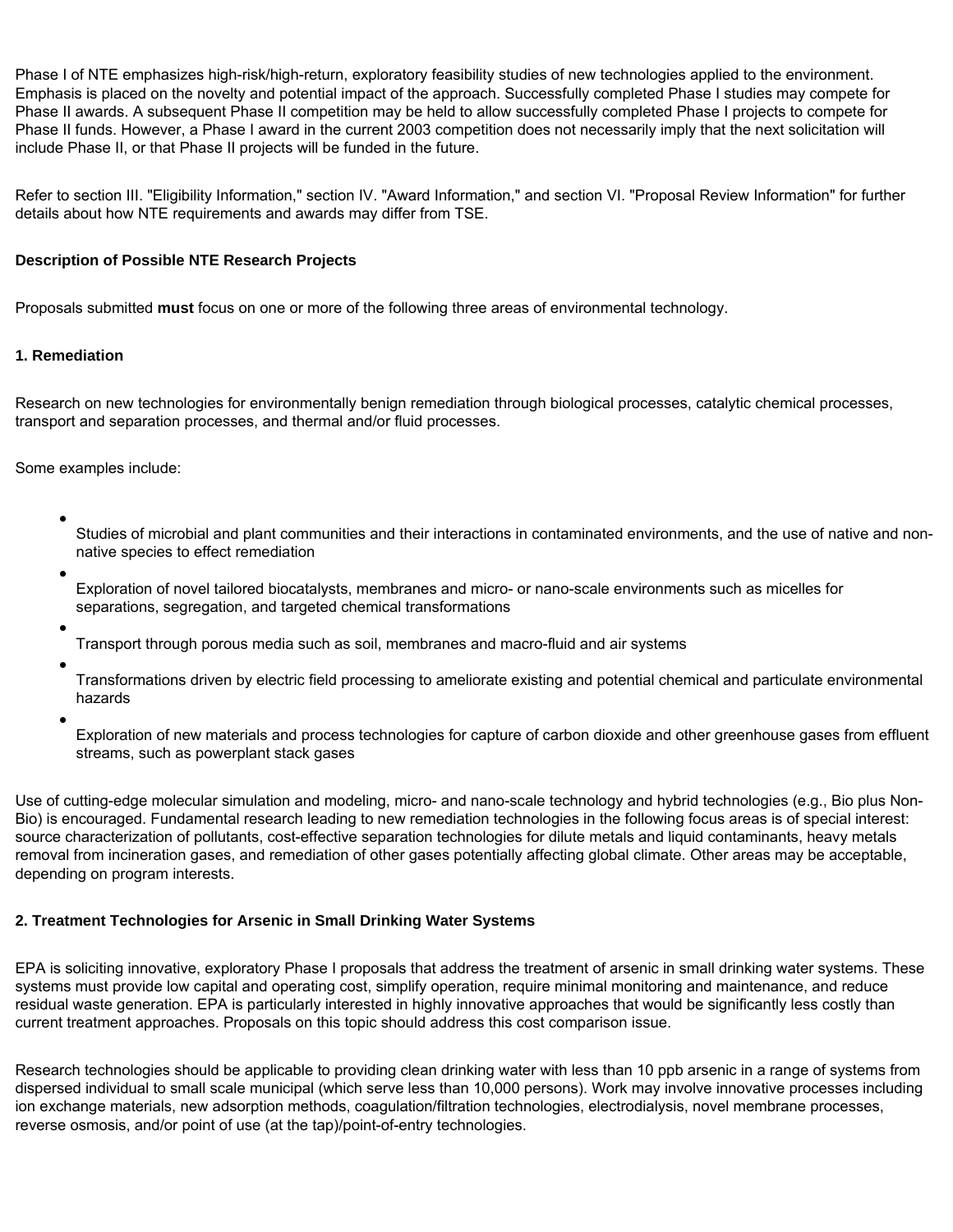For more information regarding arsenic in drinking water: visit<http://www.epa.gov/epahome/hi-arsenic.htm> and [http://www.epa.gov/safewater/arsenic.html.](http://www.epa.gov/safewater/arsenic.html) Support for this activity is primarily from EPA.

# **3. Environmental Sensing**

●

●

●

●

●

Research on new sensing technologies to assess the impact of anthropogenic (manmade) factors on natural and/or built environments. Examples of new technologies applied to sensing and measurement could include:

- Molecular bioengineering
- Large and high-density sensor arrays
- Wireless transfer of data from sensor arrays
- Robust micro-sensors in the aquatic environment

Intelligent-nose technology, combining on-going research into environmental systems technology, sensor fusion or mixedsignal VLSI to enable breakthrough capabilities in detecting trace organics in the environment

- Sensor fusion from multiple modalities with on-board intelligent processing of environmental signals
- Engineered sensor systems relevant to monitoring gases that might stress and/or potentially change the global climate

Integrated systems combining advanced electromagnetics and computational intelligence to improve the quality and utility of remote sensing of the environment

# **C. ADDITIONAL CONSIDERATIONS for BOTH PROGRAMS (TSE and NTE)**

# **1. Industrial-Academic, Government, and International Collaboration**

A clearer understanding of problems and more creative solutions often result from collaboration between academic researchers and the industrial investigators who represent the eventual customers for the products of the research. Therefore, applicants are strongly encouraged to seek meaningful project collaboration with industrial partners on research issues that link fundamental and applied aspects of pollution prevention/avoidance. (Industrial collaboration is required for continuing funding of past TSE research.) In some cases, government agencies such as the National Institute of Standards and Technology (NIST) or professional organizations may be an appropriate substitute for an industrial partner. The Appendix of the NSF General Grants Opportunities for Academic Liaison with Industry (GOALI) program announcement (NSF 98-142, available online at [www.nsf.gov/home/crssprgm/goali/\)](http://www.nsf.gov/home/crssprgm/goali/) describes several mechanisms for these collaborations. Other mechanisms for collaboration will also be considered.

Government collaborations cannot be supported financially by this program. However, interactions of a non-financial nature are acceptable with non-EPA governmental organizations.

This competition will also entertain proposals that include international collaborative activities, by using a variety of NSF mechanisms.

# **2. Exploratory Proposals**

NSF will accept exploratory proposals in the above technical areas at an early or proof-of-concept stage. These proposals can be prepared using the format found in NSF Small Grants for Exploratory Research (SGER) proposal guidelines (Chapter II, Section D1 of the NSF Grant Proposal Guide [http://www.nsf.gov/cgi-bin/getpub?gpg\)](http://www.nsf.gov/cgi-bin/getpub?gpg); however, these will not be considered SGER proposals. This class of proposal will be reviewed in the same panels as regular TSE and NTE proposals. The level of support for exploratory projects will range up to \$50,000 per year for one or two years.

NSF may provide further support to a successful exploratory project. If the initial concept was successful, a full proposal may be submitted in response to a subsequent NSF/EPA Partnership solicitation or to a regular NSF program. **(Please note that the NTE**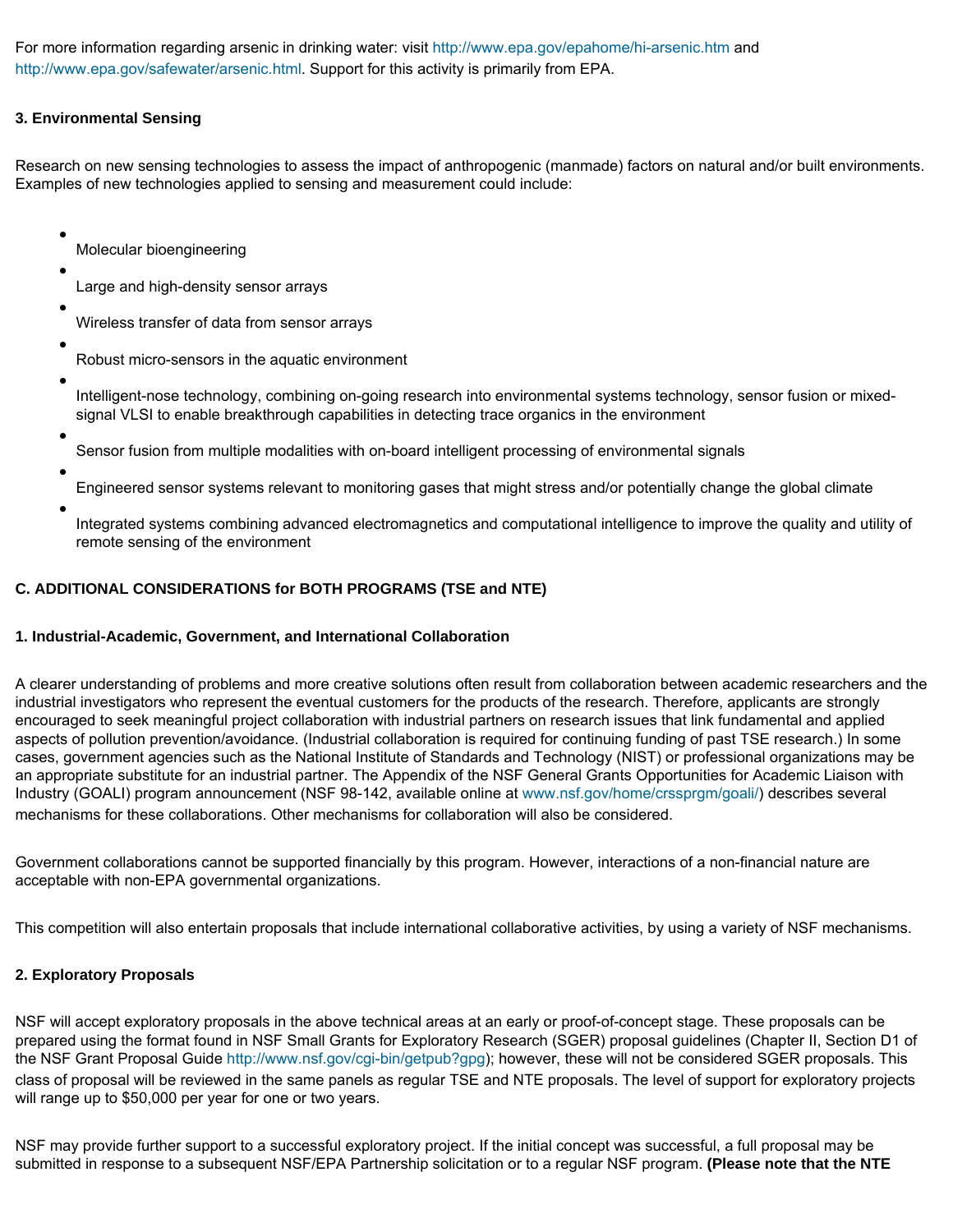# **program requires successful completion of an exploratory Phase I project before entry to Phase II.)**

# **3. Multidisciplinary Proposals**

Environmental problems will often cross disciplinary boundaries. This solicitation welcomes cross-disciplinary proposals that address the TSE and NTE topic areas. Proposals may be submitted by individuals or small cross-disciplinary groups of investigators from eligible institutions.

# **4. Student Involvement**

Projects involving the training and education of junior scientists and engineers in academia through the research experience (both graduate and undergraduate students) are very strongly encouraged. All proposals should address the ways in which education and training are integrated within the research program. Efforts to incorporate interdisciplinary educational activities and encourage student teamwork are also encouraged.

# **5. Impact of the Proposed Research**

All TSE and NTE proposals **MUST** include a section entitled "Potential Impact". (Refer to Chapter II of the Grant Proposal Guide for detailed requirements.) This section must address the pollutants prevented or remediated by the proposed research at the process industry level (if applicable). It should address the significance of these reductions in terms of reduced risk and other benefits such as reduced energy or other raw materials usage; speculate about unintended consequences; and/or describe a life-cycle approach.

In this section on potential impacts, it is strongly recommended that the proposer address issues such as: the pollutant or class of pollutants the research proposes to prevent or minimize; the seriousness, scope, level, and importance of the environmental problem; and if the proposed technology or method is more economical or more environmentally benign than current technologies or methods. The proposal should contain quantitative information on the pollutants prevented and estimate both process or plant level and national level benefits. It should also address the potential and estimated timeframe for commercial viability of the proposed approach.

While the proposed research may be related to an individual reaction, unit operation, or unit process, the proposer should consider the environmental benefits or impacts of the research in the broader context of the system of which it is a part. In this regard, the proposal must contain a discussion of expected potential environmental benefits or impacts of the proposed research in the broadest systems sense, which may include considerations of the efficient use of natural resources and energy, and materials flows in manufacturing, product use, recycle, recovery or ultimate disposal. This requirement does not imply the need for a full life-cycle analysis, but should be as specific and quantitative as possible.

# **6. EPA Special Interests**

EPA is particularly interested in research proposals that relate to priority areas that have been identified by EPA. These areas may involve priority pollutants or toxic chemicals or materials of importance in furthering the mission of the Agency. Research projects could address the elimination or minimization at the source of certain chemicals in an environmentally benign and cost-effective way, e.g., Persistent Bio-accumulative Toxics (PBTs); Hazardous Air Pollutants (HAPs); and Volatile Organic Compounds (VOCs).

Further information on these substances may be found at the EPA websites listed below:

Persistent Bioaccumulative Toxics List<http://www.epa.gov/pbt/cheminfo.htm> Hazardous Air Pollutants (inc. VOCs) List <http://www.epa.gov/ttn/atw/188polls.html> Toxic Release Inventory (TRI) Chemicals<http://www.epa.gov/triinter/chemical/index.htm> High Production Volume Chemicals [http://www.epa.gov/opptintr/chemrtk/hpv\\_1990.pdf](http://www.epa.gov/opptintr/chemrtk/hpv_1990.pdf) Waste Minimization Priority Chemicals<http://www.epa.gov/wastemin>

# **7. EPA Pollution Prevention Goals**

EPA has developed long-term research goals in Pollution Prevention and New Technologies. These goals may be useful in developing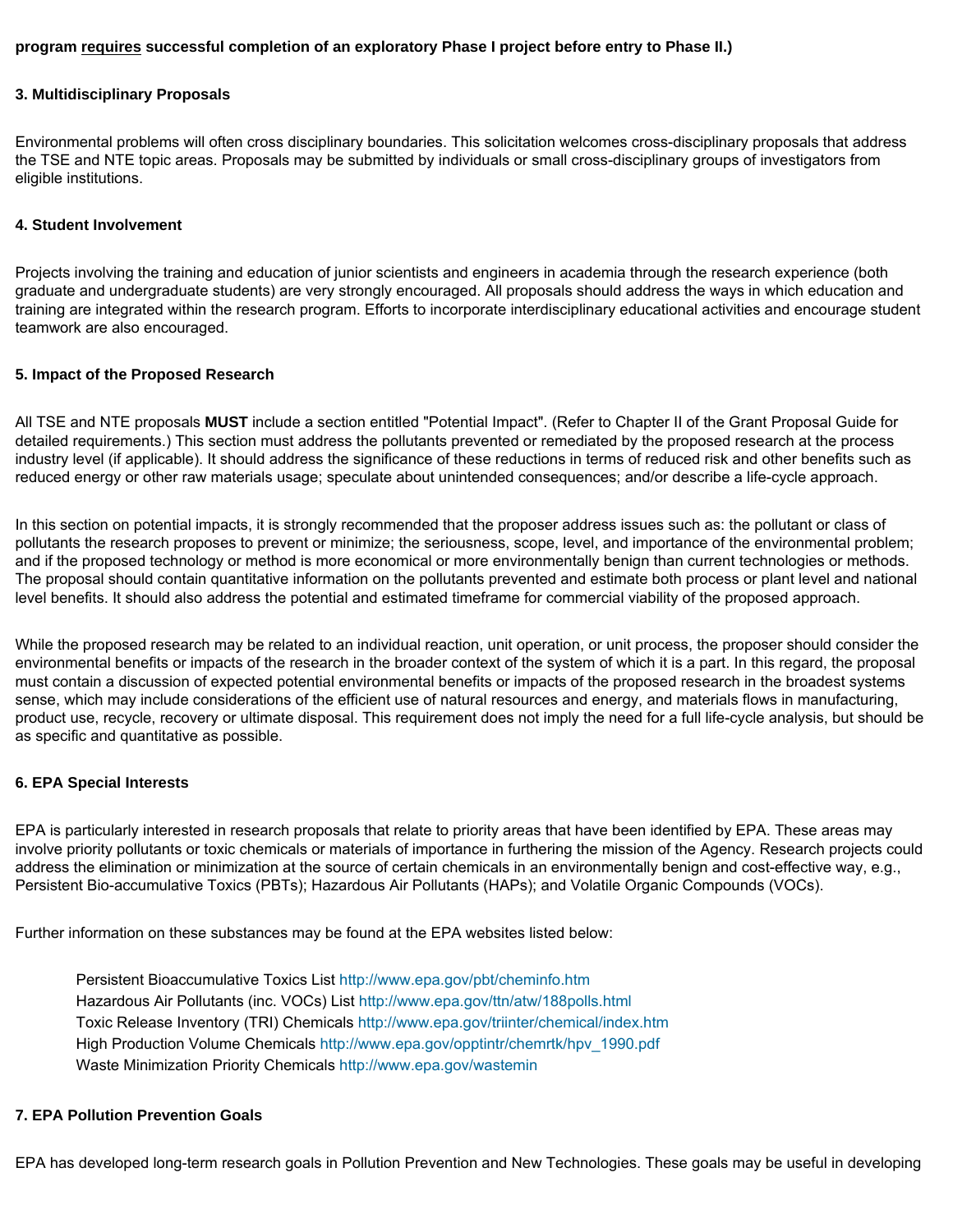●

●

●

●

Goals under the EPA Green Chemistry and Engineering area include:

- Provide techniques such as greener synthesis and membrane applications for cleaner manufacturing in the chemical and allied technology sectors, e.g., find benign substitutes for hazardous solvents; provide biotechnological substitutes for current chemical processes; develop new catalysts that improve reactions and prevent formation of hazardous by-products.
- Develop and demonstrate pollution prevention technologies for green manufacturing in high-risk industrial and commercial sectors such as electronics, polymers, steel, petroleum, coatings, and the automotive or metal parts industries.

Replace environmentally unacceptable materials used in buildings, or in industrial, chemical or consumer sectors

Goals under the EPA Tools area include:

- Develop risk-based design tools for industrial processes using systems approaches as an organizing concept for minimizing adverse impacts on the environment, e.g., create life-cycle assessment tools, develop design-for-the-environment tools
- Develop design tools for environmentally acceptable industrial and consumer products that minimize human health and ecological risks, e.g., design generic predictive tools for environmental impacts, create product or process models

Develop cost-effective, user-friendly tools for life-cycle assessments of processes and products

Additional information on EPA programs in pollution prevention may be found at:

Green Chemistry Program <http://www.epa.gov/greenchemistry/> Green Engineering <http://www.epa.gov/opptintr/greenengineering/> Design for the Environment<http://www.epa.gov/opptintr/dfe>

### <span id="page-12-0"></span>**III. ELIGIBILITY INFORMATION**

Applicants are reminded that proposals will be disqualified if a "Potential Impact" statement is lacking.

The categories of proposers identified in the [Grant Proposal Guide](http://www.nsf.gov/pubs/2001/nsf012/nsf0102_1.html#whomaysubmit) are eligible to submit proposals under this program announcement/solicitation. EPA and NSF welcome applications from all qualified scientists, engineers, and other professionals and strongly encourage women, members of underrepresented groups, and persons with disabilities to compete fully in any of the programs described in this solicitation.

In accordance with Federal statutes and regulations and EPA and NSF policies, no person shall be excluded from participation in, denied the benefits of, or be subjected to discrimination under any program or activity receiving financial assistance from EPA or NSF based on grounds of race, color, age, sex, national origin, or disability.

<span id="page-12-1"></span>**NTE Phase II Eligibility:** NTE Phase II research requires previous support of a successful NTE Phase I exploratory project, such as those funded in NSF's 2000 NTE competition. (Note: NTE will not consider any Phase II proposals in the area of Arsenic Treatment in Small Drinking Water Systems.)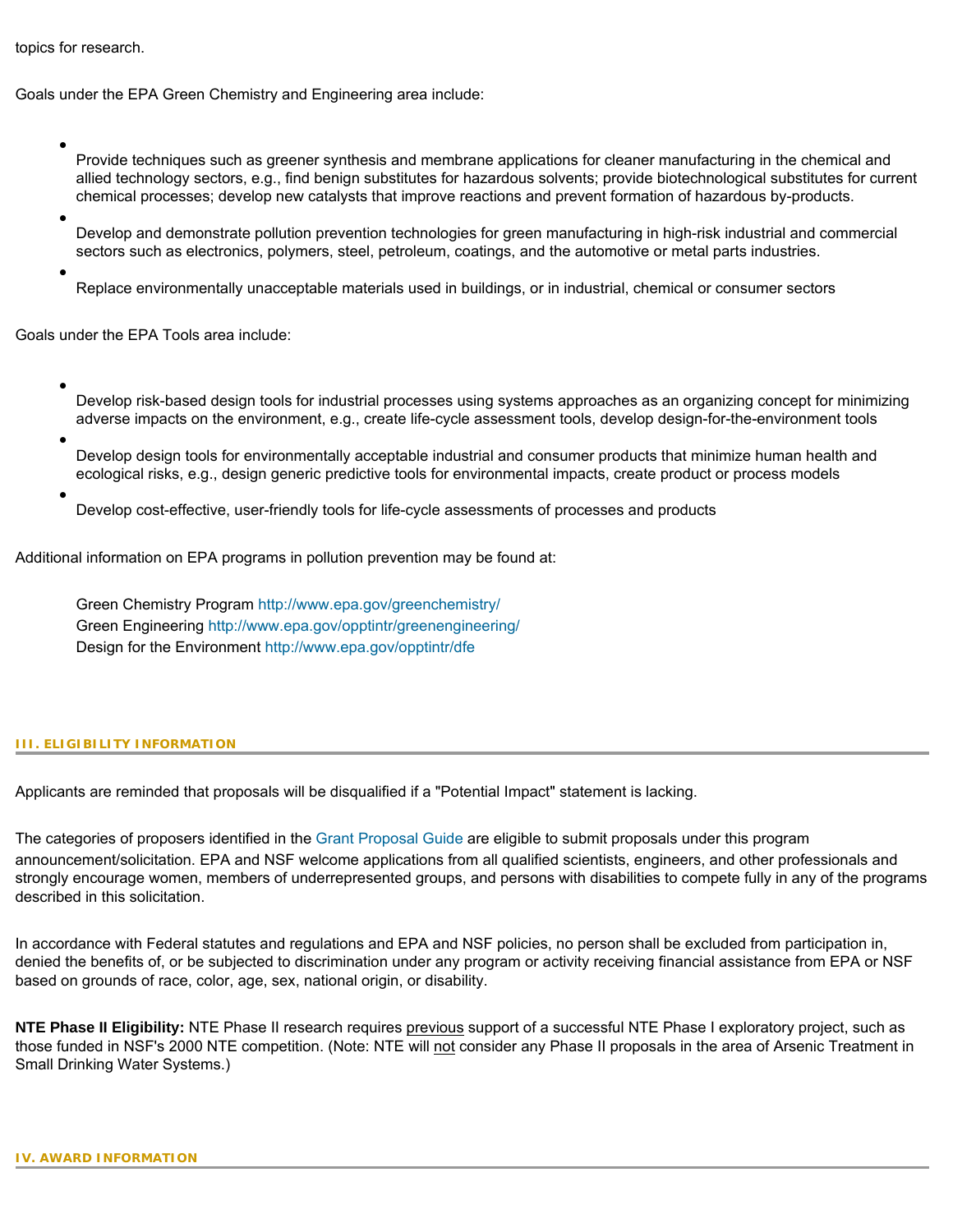Estimated program budget, number of awards and average award size/duration are dependent upon responsiveness of the proposals to this solicitation, the quality, potential impact, and uniqueness of the proposed research, and the availability of funds. However, the NSF/EPA Partnership expects about \$9.5 million in combined funding to be available for "regular" and exploratory grants (approximately \$6.0 million from NSF and \$3.5 million from EPA).

**Award size and duration:** Approximately 45 Standard and Continuing grants ranging from \$50,000 to \$125,000 per year for one to three years. Anticipated date of NSF awards: July 2003. EPA awards may be later.

<span id="page-13-0"></span>Award dollar amounts for TSE and NTE may differ. TSE Awards may range from \$50,000 to \$125,000 per year for one to three years. NTE Phase I Awards may be funded for one or two years at a maximum of \$50,000 per year, for a total up to \$100,000. NTE Phase II may provide funding for two or three years for a total up to \$350,000.

### **V. PROPOSAL PREPARATION AND SUBMISSION INSTRUCTIONS**

### **A. Proposal Preparation Instructions**

### **Full Proposal Instructions:**

Proposals submitted in response to this program announcement/solicitation should be prepared and submitted in accordance with the general guidelines contained in the NSF *Grant Proposal Guide* (GPG). The complete text of the GPG is available electronically on the NSF Website at: [http://www.nsf.gov/cgi-bin/getpub?gpg.](http://www.nsf.gov/cgi-bin/getpub?gpg) Paper copies of the GPG may be obtained from the NSF Publications Clearinghouse, telephone (703) 292-7827 or by e-mail from [pubs@nsf.gov.](mailto:pubs@nsf.gov)

Principal Investigators are encouraged to review past TSE award lists on the Web at<http://www.nsf.gov/tse>and [http://www.epa.gov/ncer.](http://www.epa.gov/ncer)

# **(1) Sorting Codes**

To facilitate proper assignment and review of applications, each applicant **MUST** identify the topic area in which the application is to be considered. Failure to do so may result in delay. At various places within the application, applicants will be asked to identify this topic area by using the appropriate Sorting Code. The Sorting Codes correspond to the topic areas within this solicitation and are shown below:

# **TSE (Prevention-Oriented)**

- Chemistry, Bioengineering, and Chemical Reaction-based Engineering for Pollution Avoidance or Prevention
	- ❍ Chemistry TSE03-A
	- ❍ Materials TSE03-B
	- ❍ Chemical Processes and Reaction Engineering TSE03-C
	- ❍ Biochemical and Biotechnical Engineering TSE03-D
- Non-Reaction-Based Engineering for Pollution Avoidance and Prevention
	- ❍ Biochemical and Biotechnical Engineering TSE03-D
		- ❍ Interfacial, Transport, and Separations TSE03-E
		- ❍ Fluid and Thermal Systems TSE03-F
	- ❍ Control Systems for Energy Conversion or Transportation TSE03-G
- Environmentally Benign Systems and Design, Manufacturing, Processing, and Industrial Ecology for Sustainable Product/Services Realization
	- ❍ Life-Cycle Assessment (LCA) TSE03-H
	- ❍ Green Design and Materials Cycles TSE03-I
	- ❍ Environmentally Benign Manufacturing TSE03-K
- Sustainable Construction Processes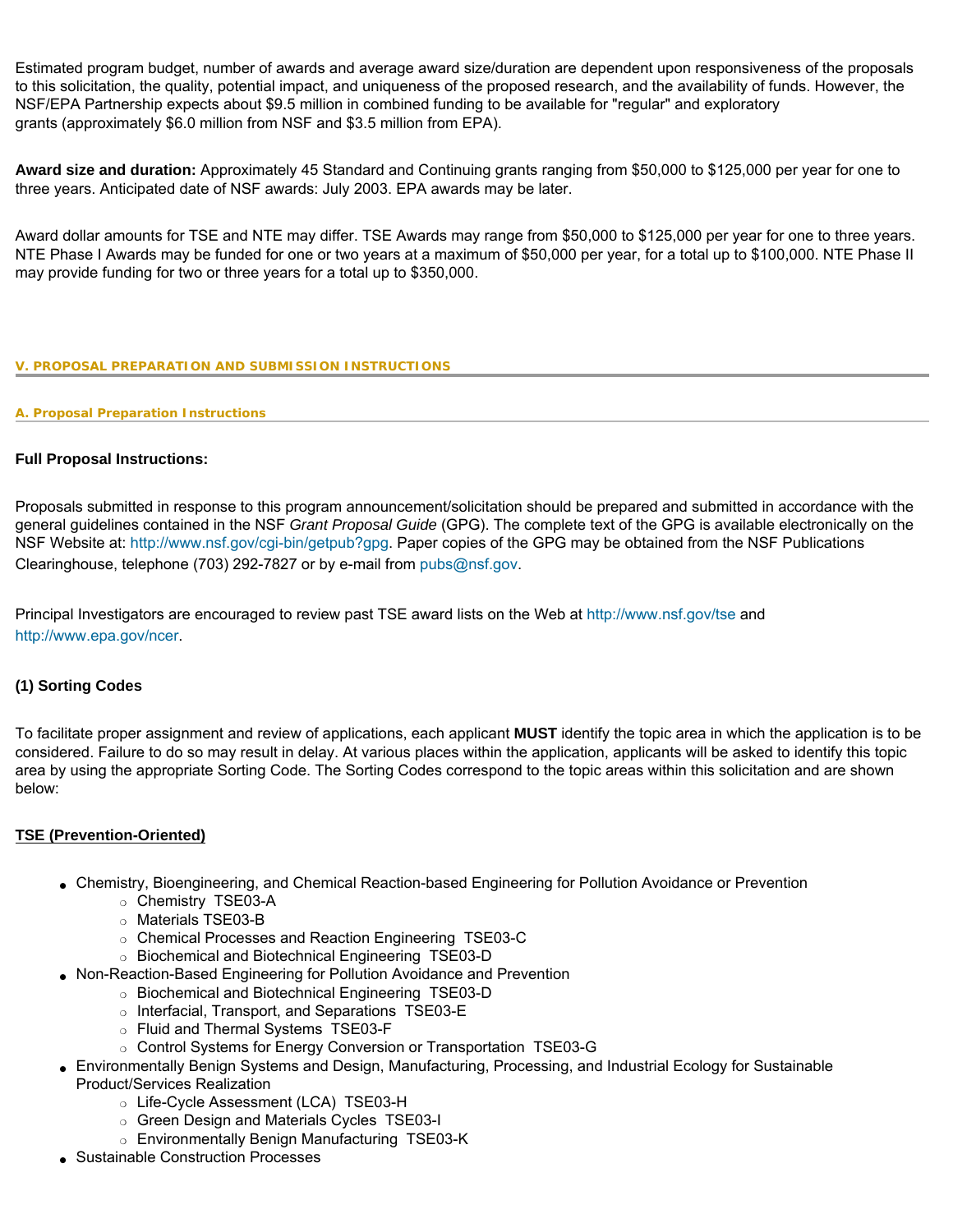- ❍ Environmentally Conscious Construction Processes TSE03-L
- ❍ Disaster Management for a More Sustainable Environment TSE03-M

# **NTE (Remediation-Oriented)**

- Remediation
	- ❍ Bioprocessing TSE03-N
	- ❍ Chemical Processing TSE03-O
	- ❍ Transport Processing (Mass, Thermal, and Fluid) TSE03-P
	- ❍ Other TSE03-Q
- Arsenic Treatment in Small Drinking Water Systems TSE03-R
- Environmental Sensing TSE03-S

**The Sorting Code must be placed at the end of the proposal title and enclosed in parentheses**, e.g., "Supercritical CO2 and CHF3 as Alternative Solvents for Pollution Prevention (TSE03-C);" and this title and code must also be placed on top of the project summary (abstract) page. NSF and/or EPA may reassign proposals to other or multiple sorting categories to ensure optimal review of proposals.

# **(2) The Application**

Applicants are required to prepare their proposals for full electronic submission to NSF using the FastLane system at [http://www.fastlane.nsf.gov.](http://www.fastlane.nsf.gov/) For further information, see section (4) below, entitled *How to Apply*.

To fulfill the requirements of section (3) below (optional at the proposal stage), applicants should place the additional pages, clearly labeled, in the Supplementary Documentation section of the FastLane proposal preparation system. These extra pages do not count against NSF's fifteen (15) page limit for the Project Description.

It is important that the application contain all the information requested in the format described. If it does not, the application will be returned without review. Once an applicant is chosen for an award (i.e., after external peer review and internal programmatic review), EPA or NSF program officers may request additional documentation and forms.

# **(3) Additional Pages - EPA Quality Assurance (QA) Narrative**

*The following additional information is optional at the proposal stage. However, it will be required by EPA whenever an EPA award is made. If being included the FastLane proposal, submit the information as Supplementary Documentation, as detailed in Section I of the GPG. The two pages do not count against NSF's 15-page limit for the Project Description.*

For any project involving data collection or processing, conducting surveys, environmental measurements, and/or modeling, or the development of environmental technology (whether hardware-based or via new techniques) for pollution control and waste treatment, provide a statement on quality processes that will be used to assure that results of the research satisfy the intended project objectives. The statement must describe a quality system that complies with the requirements of ANSI/ASQC E4, "Specifications and Guidelines for Quality Systems for Environmental Data Collection and Environmental Technology Programs," and **must not exceed two pages**. For each item below, the statement must present the required information or reference the specific page and paragraph number of the Research Plan containing that information, or explain why the item does not apply to the proposed research.

- Discuss the activities to be performed or hypothesis to be tested and criteria for determining acceptable data quality. (Note: Such criteria may be expressed in terms of precision, accuracy, representativeness, completeness, and comparability or in terms of data quality objectives or acceptance criteria. Furthermore, these criteria must also be applied to determine the acceptability of existing or secondary data to be used in the project. In this context secondary data is data previously collected for other purposes or from other sources, including the literature, compilations from computerized databases, or results from models of environmental processes and conditions.)
- Describe the study design, including sample type and location requirements, all statistical analyses that were or will be used to estimate the types and numbers of physical samples required, or equivalent information for studies using survey and interview techniques.
- Describe the procedures for the handling and custody of samples, including sample collection, identification, preservation,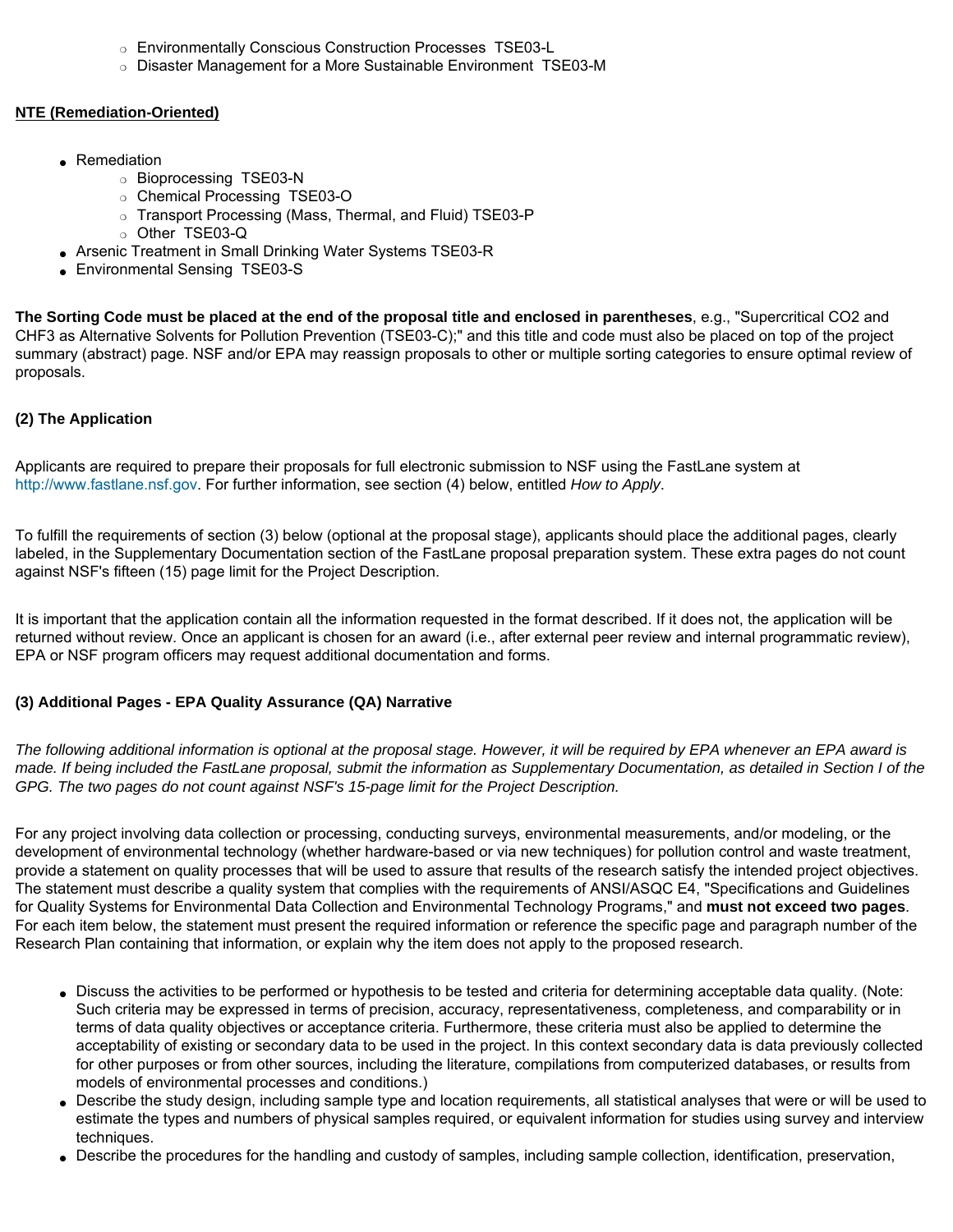transportation, and storage.

- Describe the procedures that will be used in the calibration and performance evaluation of all analytical instrumentation and all methods of analysis to be used during the project. Explain how the effectiveness of any new technology will be measured and how it will be benchmarked to improve existing processes, such as those used by industry.
- Discuss the procedures for data reduction and reporting, including a description of all statistical methods, with reference to any statistical software to be used to make inferences and conclusions; discuss any computer models to be designed or used with associated verification and validation techniques.
- Describe the quantitative and/or qualitative procedures that will be used to evaluate the success of the project, including any plans for peer or other reviews of the study design or analytical methods before data collection.

If parts of the QA Statement are not applicable to the project, a brief statement of justification should be substituted for that element of the QA Statement. This is expected to occur infrequently.

ANSI/ASQC E4, "Specifications and Guidelines for Quality Systems for Environmental Data Collection and Environmental Technology Programs," is available for purchase from the American Society for Quality at [www.asq.org;](http://www.asq.org/) or phone 1-800-248-1946 and request item E4-1999. Only in exceptional circumstances should it be necessary to consult this document. An EPA guidance document, "Guidance on Satisfying EPA Quality System Requirements for STAR Grants (EPA QA/G-1STAR) is available for potential applicants which addresses in detail how to comply with ANSI/ASQC E4. This may be found on the Internet at<http://www.epa.gov/ncer>.

# **(4) How to Apply**

# **Electronic Proposal Submission: FastLane**

The NSF FastLane system **MUST** be used for electronic preparation and submission of a proposal through the Web at the FastLane Web site, [http://www.fastlane.nsf.gov](http://www.fastlane.nsf.gov/). The Sponsored Research Office (SRO or equivalent) must provide a FastLane Password to each Principal Investigator (PI) to gain access to the FastLane Proposal Preparation application. PIs who have not submitted a proposal to NSF in the past must contact their SRO to be added to the NSF PI database. This should be done as soon as the decision to prepare a proposal is made.

A list of registered institutions and the FastLane registration form are located on the FastLane Web page.

Proposals **MUST** be submitted to NSF by your institution's SRO before 5 p.m. local time on the appropriate deadline date. Proposals or changes in proposal content after that time will not be considered. Informal or incomplete proposals will not be considered. Proposals not adequately addressing the requirements in this solicitation will be returned to the submitting organization, unreviewed.

A proposal will not be processed until the complete proposal (including the Electronically Signed Cover Sheet sent within five working days following proposal submission) is received by NSF.

On the Cover Sheet (NSF Form 1207) the Principal Investigator should select the "Division of Chemical & Transport Systems" as the Division and "INTERFAC TRANS,& THERMODYN PRO" as the program to initially receive and then direct proposals to the proper program.

Proposers are reminded to identify the program announcement/solicitation number ((03-510)) in the program announcement/solicitation block on the proposal Cover Sheet. Compliance with this requirement is critical to determining the relevant proposal processing guidelines. Failure to submit this information may delay processing.

### <span id="page-15-0"></span>**B. Budgetary Information**

# **Cost Sharing:**

Cost sharing is not required in proposals submitted under this Program Solicitation.

# **Other Budgetary Limitations:**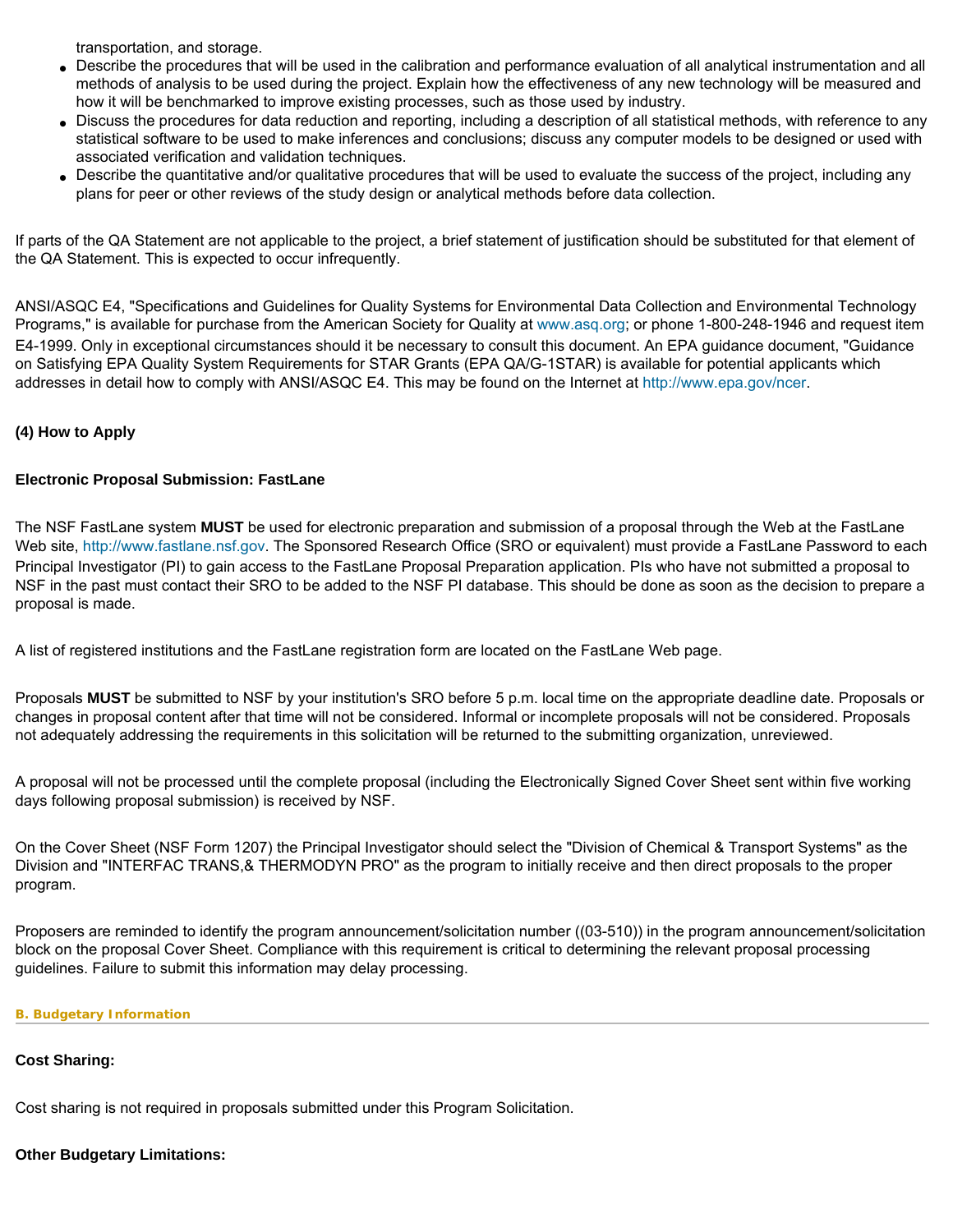Budgets should include travel funds to Washington, D.C. for one TSE/NTE conference or workshop annually.

# **Budget Preparation Instructions:**

<span id="page-16-0"></span>Subcontracts which exceed 40 percent of the total direct cost in any one year in which a subcontract is awarded must be especially welljustified.

#### **C. Due Dates**

Proposals must be submitted by the following date(s):

**Full Proposal Deadline(s)** (due by 5 p.m proposer's local time):

February 25, 2003 **Technology for a Sustainable Environment (TSE)**

March 04, 2003 **New Technologies for the Environment (NTE)**

#### <span id="page-16-1"></span>**D. FastLane Requirements**

Proposers are required to prepare and submit all proposals for this announcement/solicitation through the FastLane system. Detailed instructions for proposal preparation and submission via FastLane are available at: [http://www.fastlane.nsf.gov/a1/newstan.htm.](http://www.fastlane.nsf.gov/a1/newstan.htm) For FastLane user support, call the FastLane Help Desk at 1-800-673-6188 or e-mail [fastlane@nsf.gov](mailto:fastlane@nsf.gov). The FastLane Help Desk answers general technical questions related to the use of the FastLane system. Specific questions related to this program announcement/solicitation should be referred to the NSF program staff contact(s) listed in Section VIII of this announcement/solicitation.

*Submission of Electronically Signed Cover Sheets*. The Authorized Organizational Representative (AOR) must electronically sign the proposal Cover Sheet to submit the required proposal certifications (see Chapter II, Section C of the [Grant Proposal Guide](http://www.nsf.gov/pubsys/ods/getpub.cfm?gpg) for a listing of the certifications). The AOR must provide the required electronic certifications within five working days following the electronic submission of the proposal. Proposers are no longer required to provide a paper copy of the signed Proposal Cover Sheet to NSF. Further instructions regarding this process are available on the FastLane Website at: [http://www.fastlane.nsf.gov](http://www.fastlane.nsf.gov/)

#### <span id="page-16-3"></span><span id="page-16-2"></span>**VI. PROPOSAL REVIEW INFORMATION**

### **A. NSF Proposal Review Process**

Reviews of proposals submitted to NSF are solicited from peers with expertise in the substantive area of the proposed research or education project. These reviewers are selected by Program Officers charged with the oversight of the review process. NSF invites the proposer to suggest, at the time of submission, the names of appropriate or inappropriate reviewers. Care is taken to ensure that reviewers have no conflicts with the proposer. Special efforts are made to recruit reviewers from non-academic institutions, minorityserving institutions, or adjacent disciplines to that principally addressed in the proposal.

The National Science Board approved revised criteria for evaluating proposals at its meeting on March 28, 1997 ([NSB 97-72\)](http://www-dev.nsf.gov/pubsys/ods/getpub.cfm?nsb9772). All NSF proposals are evaluated through use of the two merit review criteria. In some instances, however, NSF will employ additional criteria as required to highlight the specific objectives of certain programs and activities.

On July 8, 2002, the NSF Director issued Important Notice 127, Implementation of new Grant Proposal Guide Requirements Related to the Broader Impacts Criterion. This Important Notice reinforces the importance of addressing both criteria in the preparation and review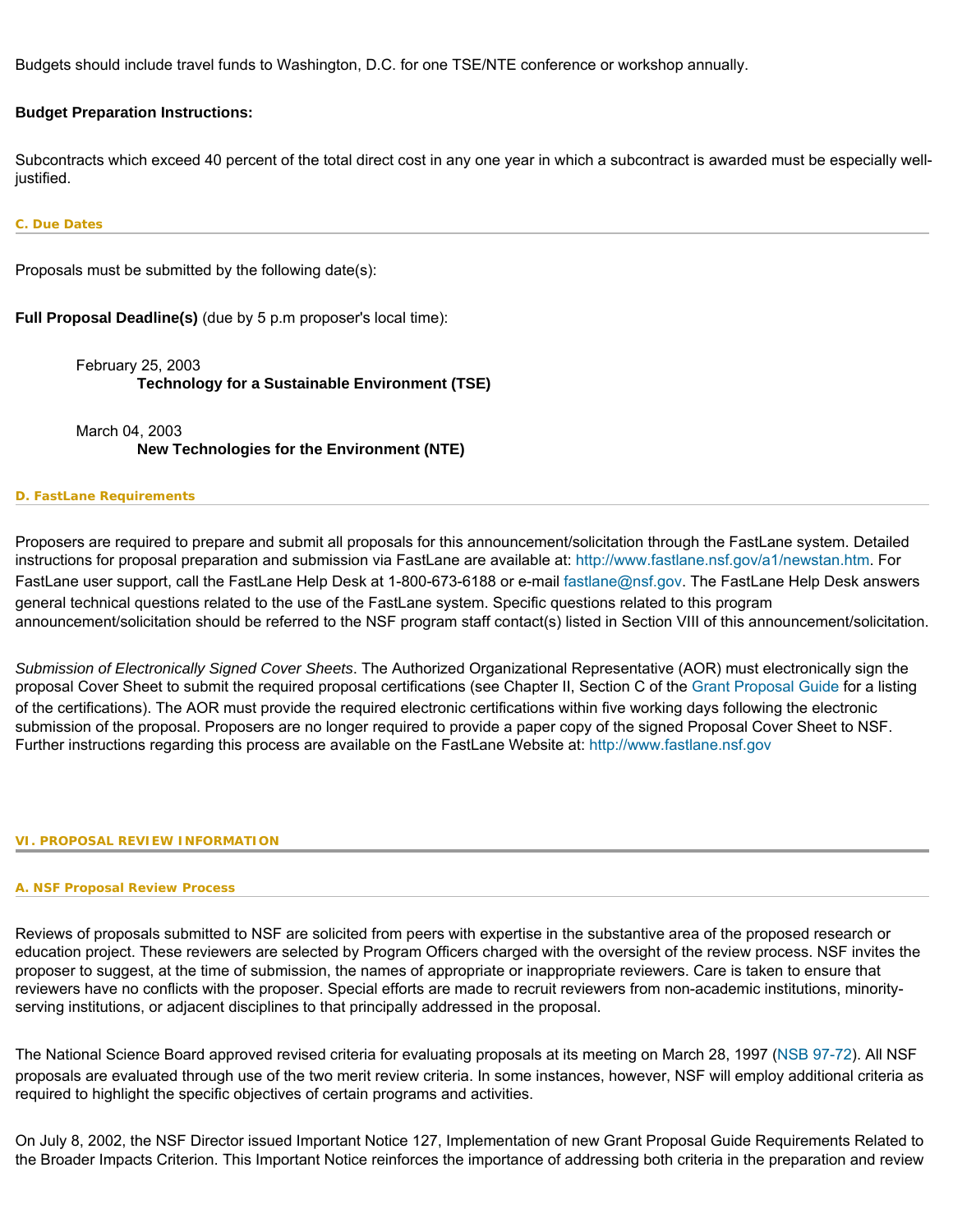of all proposals submitted to NSF. NSF continues to strengthen its internal processes to ensure that both of the merit review criteria are addressed when making funding decisions.

In an effort to increase compliance with these requirements, the January 2002 issuance of the GPG incorporated revised proposal preparation guidelines relating to the development of the Project Summary and Project Description. Chapter II of the GPG specifies that Principal Investigators (PIs) must address both merit review criteria in separate statements within the one-page Project Summary. This chapter also reiterates that broader impacts resulting from the proposed project must be addressed in the Project Description and described as an integral part of the narrative.

Effective October 1, 2002, NSF will return without review proposals that do not separately address both merit review criteria within the Project Summary. It is believed that these changes to NSF proposal preparation and processing guidelines will more clearly articulate the importance of broader impacts to NSF-funded projects.

The two National Science Board approved merit review criteria are listed below (see the [Grant Proposal Guide](http://www.nsf.gov/pubsys/ods/getpub.cfm?gpg) Chapter III.A for further information). The criteria include considerations that help define them. These considerations are suggestions and not all will apply to any given proposal. While proposers must address both merit review criteria, reviewers will be asked to address only those considerations that are relevant to the proposal being considered and for which he/she is qualified to make judgements.

# **What is the intellectual merit of the proposed activity?**

How important is the proposed activity to advancing knowledge and understanding within its own field or across different fields? How well qualified is the proposer (individual or team) to conduct the project? (If appropriate, the reviewer will comment on the quality of the prior work.) To what extent does the proposed activity suggest and explore creative and original concepts? How well conceived and organized is the proposed activity? Is there sufficient access to resources?

# **What are the broader impacts of the proposed activity?**

How well does the activity advance discovery and understanding while promoting teaching, training, and learning? How well does the proposed activity broaden the participation of underrepresented groups (e.g., gender, ethnicity, disability, geographic, etc.)? To what extent will it enhance the infrastructure for research and education, such as facilities, instrumentation, networks, and partnerships? Will the results be disseminated broadly to enhance scientific and technological understanding? What may be the benefits of the proposed activity to society?

NSF staff will give careful consideration to the following in making funding decisions:

# *Integration of Research and Education*

One of the principal strategies in support of NSF's goals is to foster integration of research and education through the programs, projects, and activities it supports at academic and research institutions. These institutions provide abundant opportunities where individuals may concurrently assume responsibilities as researchers, educators, and students and where all can engage in joint efforts that infuse education with the excitement of discovery and enrich research through the diversity of learning perspectives.

# *Integrating Diversity into NSF Programs, Projects, and Activities*

Broadening opportunities and enabling the participation of all citizens -- women and men, underrepresented minorities, and persons with disabilities -- is essential to the health and vitality of science and engineering. NSF is committed to this principle of diversity and deems it central to the programs, projects, and activities it considers and supports.

# **ADDITIONAL REVIEW CRITERIA**

All proposals will be evaluated by panel review. However, if a proposal deals with a highly specialized area, supplemental mail review may be used.

# **Special Criteria for Judging NTE proposals**

- ❍ Research must be based on novel ideas that are NOT already widely researched and published. (Phase I ideas may be supported by only limited preliminary data.)
- $\circ$  The proposals must contain a high level of engineering technology input.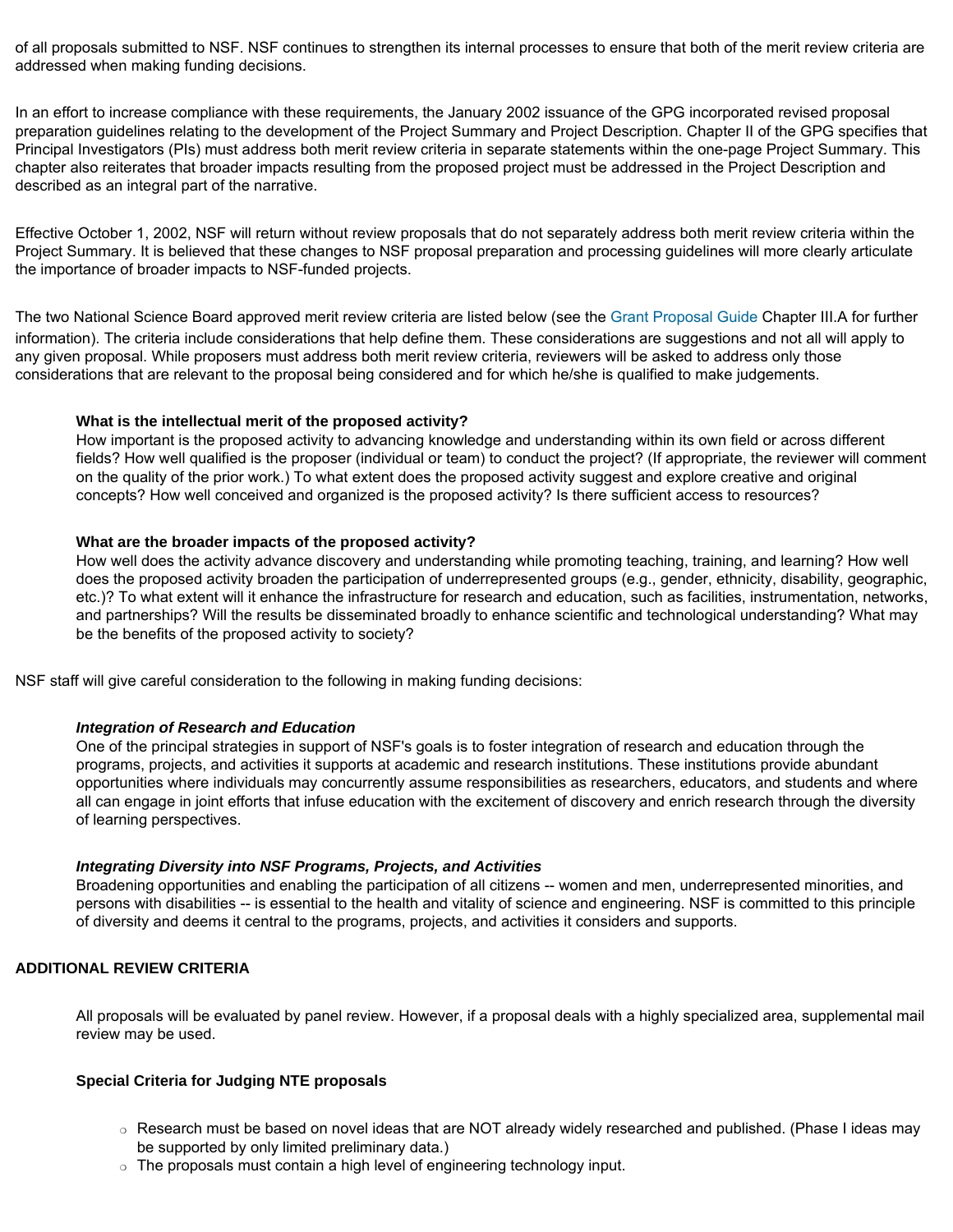$\circ$  A reasonable plan for the feasibility demonstration within the proposed budget and schedule must be included.

# *Industrially Relevant Issues and Impact*

TSE has been established to address problems related to industrial pollution prevention and avoidance at the source. Therefore, each TSE proposal will be evaluated on its potential impact on industrial pollution. The proposer may find much useful (though not required) background information on the Internet. Significant process industry concerns are highlighted in documents such as Vision 2020, on the Web at [http://www.ccrhq.org/vision/index.html.](http://www.ccrhq.org/vision/index.html) A list of toxic chemicals can be found at [http://www.epa.gov/tri/chemical.html.](http://www.epa.gov/tri/chemical.html) A list of high production volume chemicals may be found at [http://www.epa.gov/chemrtk/hpvchmlt.htm.](http://www.epa.gov/chemrtk/hpvchmlt.htm)

Industrial collaborators are another source of environmental issues to be addressed. If an industrial collaboration is described in the proposal, reviewers will assess the collaborative contribution to meeting the goals of this competition.

Collaboration on environmental projects with government laboratories such as NIST (National Institute of Standards and Technology) is also encouraged, especially when the project is fundamental and yet of importance to industry. However, award funds may not be allocated to government partners.

# **NSF/EPA Post-Review**

Following the review panel, a joint selection panel of NSF and EPA staff will review the recommendations of the panel and arrive at agency funding recommendations. Applications that receive high merit scores from the peer reviewers are subjected to a programmatic ("relevancy") review within EPA, the object of which is to assure a balanced research portfolio for EPA. Scientists from the Office of Research and Development (ORD) Laboratories and EPA program and regional offices review these recommended applications in relation to program priorities and their complementarity to the ORD intramural program and recommend selections to the National Center for Environmental Research (NCER) ([http://www.epa.gov/ncer\).](http://www.epa.gov/ncer)

Staff from NSF and EPA will contact the potential grantee regarding possible clarifications of the budget, scope, and format. Copies of the evaluations by technical reviewers will be made available to each applicant at the end of the decision process. In case of proposals that may be funded by EPA, some different forms will be necessary to conform to EPA format and policy requirements. Funding decisions are the sole responsibility of EPA and NSF. Grants are selected on the basis of technical merit, relevancy to the research priorities outlined, program balance, and budget. The anticipated date of awards is Summer 2003. The total funding will be about \$9.5 million--approximately \$6.0 million from NSF and \$3.5 million from EPA, subject to the availability of funds and proposal quality.

# **Proprietary Information**

By submitting an application in response to this solicitation, the applicant grants NSF and EPA permission to share the application with technical reviewers both within and outside the Agencies. Applications should not include proprietary or other types of confidential information that cannot be evaluated on this basis.

### <span id="page-18-0"></span>**B. Review Protocol and Associated Customer Service Standard**

All proposals are carefully reviewed by at least three other persons outside NSF who are experts in the particular field represented by the proposal. Proposals submitted in response to this announcement/solicitation will be reviewed by Panel Review.

Reviewers will be asked to formulate a recommendation to either support or decline each proposal. The Program Officer assigned to manage the proposal's review will consider the advice of reviewers and will formulate a recommendation.

A summary rating and accompanying narrative will be completed and submitted by each reviewer. In all cases, reviews are treated as confidential documents. Verbatim copies of reviews, excluding the names of the reviewers, are sent to the Principal Investigator/Project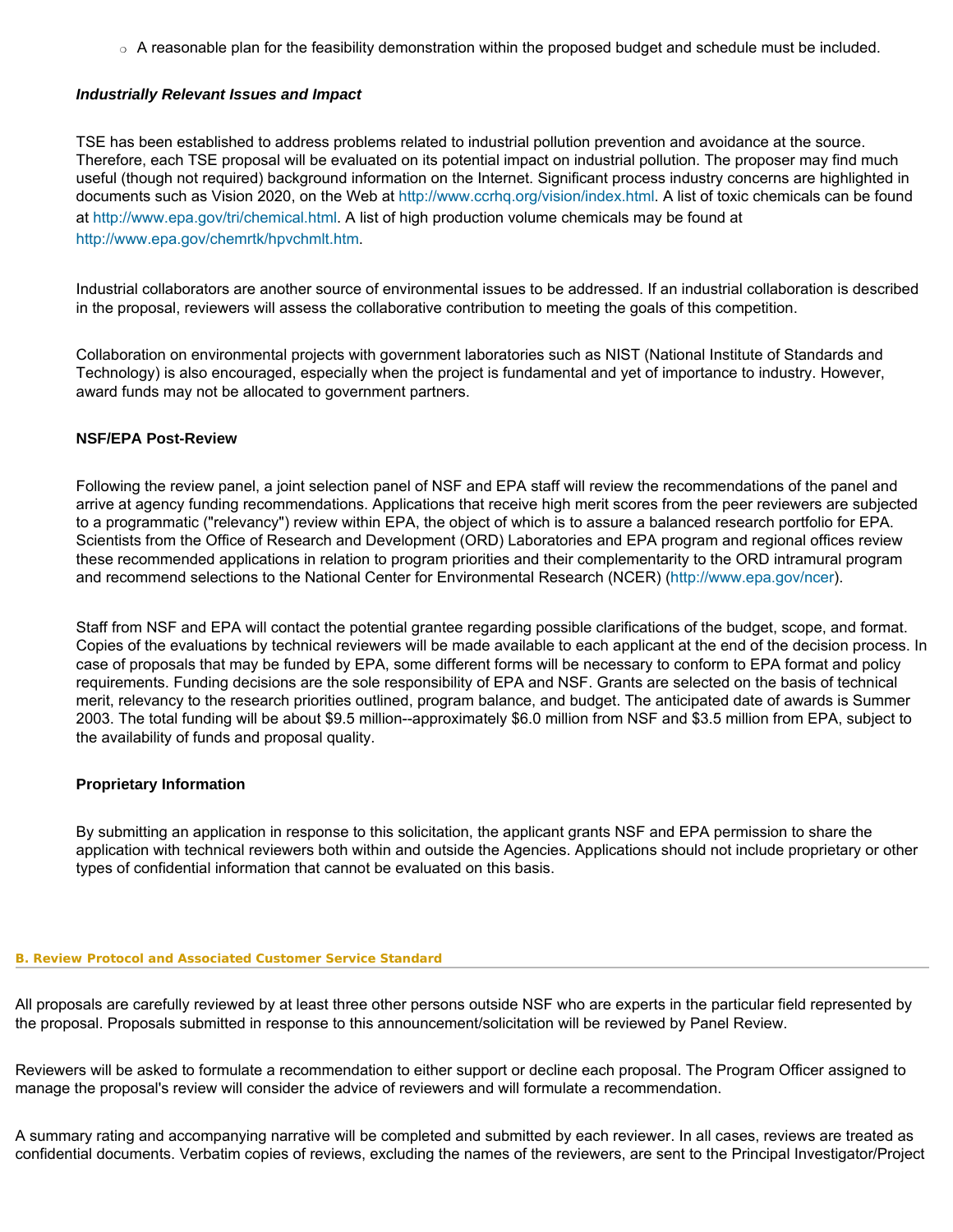Director by the Program Director. In addition, the proposer will receive an explanation of the decision to award or decline funding.

NSF is striving to be able to tell applicants whether their proposals have been declined or recommended for funding within six months. The time interval begins on the date of receipt. The interval ends when the Division Director accepts the Program Officer's recommendation.

In all cases, after programmatic approval has been obtained, the proposals recommended for funding will be forwarded to the Division of Grants and Agreements (or the equivalent EPA division) for review of business, financial, and policy implications and the processing and issuance of a grant or other agreement. Proposers are cautioned that only a Grants and Agreements Officer may make commitments, obligations or awards on behalf of NSF or authorize the expenditure of funds. No commitment on the part of NSF should be inferred from technical or budgetary discussions with a NSF Program Officer. A Principal Investigator or organization that makes financial or personnel commitments in the absence of a grant or cooperative agreement signed by the NSF Grants and Agreements Officer does so at their own risk.

#### <span id="page-19-1"></span><span id="page-19-0"></span>**VII. AWARD ADMINISTRATION INFORMATION**

#### **A. NSF Notification of the Award**

Notification of the award is made to *the submitting organization* by a Grants Officer in the Division of Grants and Agreements. Organizations whose proposals are declined will be advised as promptly as possible by the cognizant NSF Program Division administering the program. Verbatim copies of reviews, not including the identity of the reviewer, will be provided automatically to the Principal Investigator. (See section VI.A. for additional information on the review process.)

#### <span id="page-19-2"></span>**B. NSF Award Conditions**

An NSF award consists of: (1) the award letter, which includes any special provisions applicable to the award and any numbered amendments thereto; (2) the budget, which indicates the amounts, by categories of expense, on which NSF has based its support (or otherwise communicates any specific approvals or disapprovals of proposed expenditures); (3) the proposal referenced in the award letter; (4) the applicable award conditions, such as Grant General Conditions (NSF-GC-1); \* or Federal Demonstration Partnership (FDP) Terms and Conditions \* and (5) any announcement or other NSF issuance that may be incorporated by reference in the award letter. Cooperative agreement awards also are administered in accordance with NSF Cooperative Agreement Terms and Conditions (CA-1). Electronic mail notification is the preferred way to transmit NSF awards to organizations that have electronic mail capabilities and have requested such notification from the Division of Grants and Agreements.

\*These documents may be accessed electronically on NSF's Website at [http://www.nsf.gov/home/grants/grants\\_gac.htm](http://www.nsf.gov/home/grants/grants_gac.htm). Paper copies may be obtained from the NSF Publications Clearinghouse, telephone (703) 292-7827 or by e-mail from [pubs@nsf.gov](mailto:pubs@nsf.gov).

More comprehensive information on NSF Award Conditions is contained in the NSF *Grant Policy Manual* (GPM) Chapter II, available electronically on the NSF Website at<http://www.nsf.gov/cgi-bin/getpub?gpm>. The GPM is also for sale through the Superintendent of Documents, Government Printing Office (GPO), Washington, DC 20402. The telephone number at GPO for subscription information is (202) 512-1800. The GPM may be ordered through the GPO Website at [http://www.gpo.gov](http://www.gpo.gov/).

### **Special Award Conditions:**

Upon conclusion of the review process, meritorious applications may be recommended for funding by either NSF or EPA at the option of the agencies, not the applicant. Subsequent grant administration procedures will be in accordance with the individual policies of the awarding agency.

### **EPA Grant Administration**

The funding mechanisms for all EPA awards issued under this solicitation will consist of grant agreements between EPA and the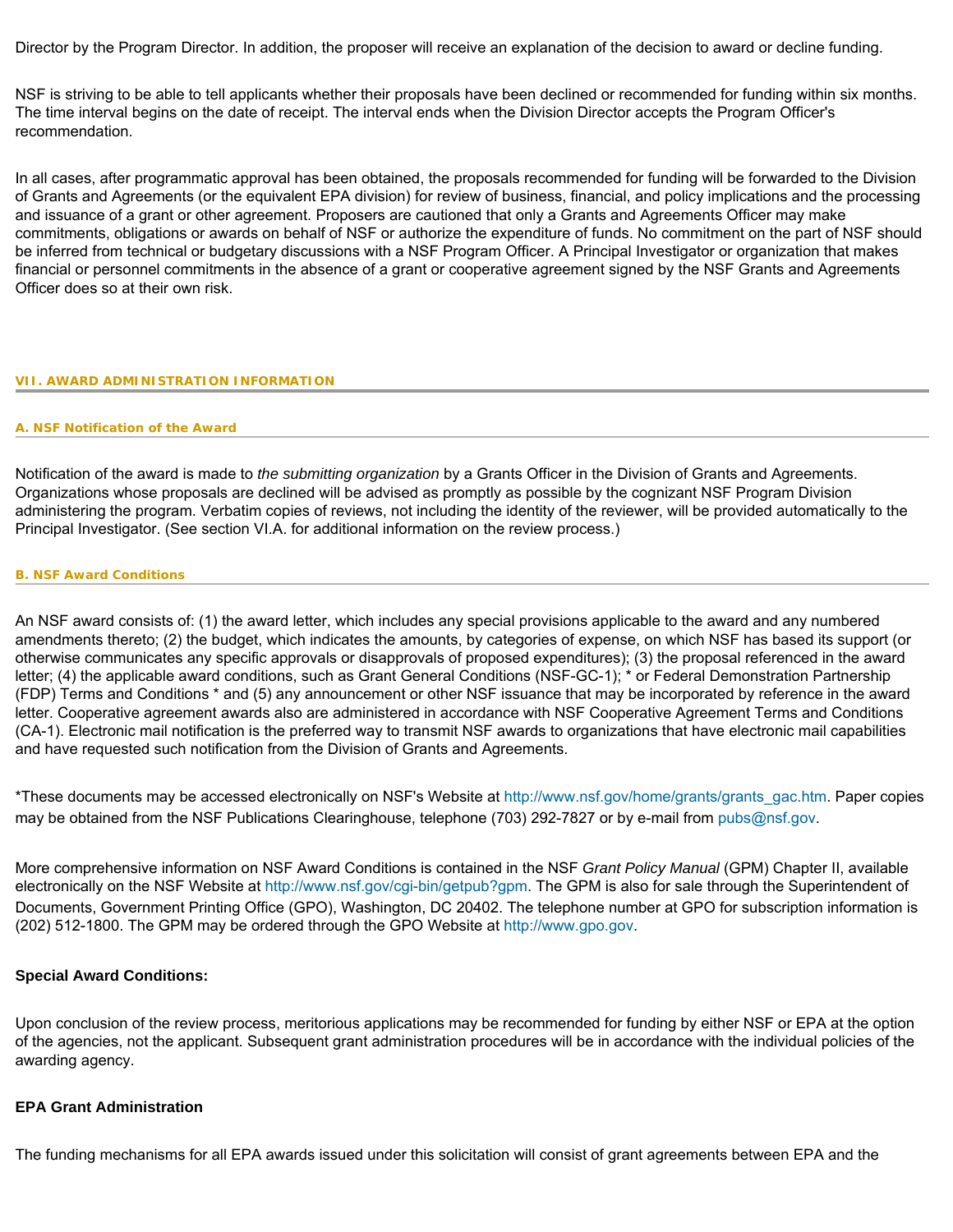recipient. In accordance with Public Law 95-224, grants are used to accomplish a public purpose of support or stimulation authorized by Federal statute rather than acquisition for the direct benefit of the Agency. In using a grant agreement, EPA anticipates that there will be no substantial involvement during the course of the grant between the recipient and the Agency.

EPA grants awarded as a result of this solicitation will be administered in accordance with CFR Parts 30 and 40 or the most recent terms and conditions of FDP-III, Federal Demonstration Partnership General Terms and Conditions, depending upon the grantee institution.

EPA provides awards for research in the sciences and engineering related to environmental protection. The awardee is solely responsible for the conduct of such activities and preparation of results for publication. EPA, therefore, does not assume responsibility for such findings or their interpretation.

<span id="page-20-0"></span>EPA abstracts (one-page project summaries), annual and final reports and their summaries are to be submitted electronically. Abstracts and summaries will be posted on the NCER home page on the Internet at<http://www.epa.gov/ncer>.

#### **C. Reporting Requirements**

For all multi-year grants (including both standard and continuing grants), the PI must submit an annual project report to the cognizant Program Officer at least 90 days before the end of the current budget period.

The Investigator should consult with the cognizant NSF program officer because individual program officers may have additional or more specific guidelines for these reports.

Within 90 days after the expiration of an award, the PI also is required to submit a final project report. Failure to provide final technical reports delays NSF review and processing of pending proposals for the PI and all Co-PIs. PIs should examine the formats of the required reports in advance to assure availability of required data.

PIs are required to use NSF's electronic project reporting system, available through FastLane, for preparation and submission of annual and final project reports. This system permits electronic submission and updating of project reports, including information on project participants (individual and organizational), activities and findings, publications, and other specific products and contributions. PIs will not be required to re-enter information previously provided, either with a proposal or in earlier updates using the electronic system.

<span id="page-20-1"></span>EPA has its own reporting requirements and they will be outlined in EPA award documents.

#### **VIII. CONTACTS FOR ADDITIONAL INFORMATION**

General inquiries regarding this program should be made to:

- Robert M Wellek, Deputy Division Director, National Science Foundation, Engineering/Chemical & Transport Systems, fax: (703) 292-9054, email: [rwellek@nsf.gov](mailto:rwellek@nsf.gov)
- Stephen Lingle, Division Director, Environmental Protection Agency, Environmental Engineering Research Division, telephone: (202) 564-6820, email: [lingle.stephen@epa.gov](mailto:lingle.stephen@epa.gov)
- Barbara Karn, Environmental Protection Agency,Environmental Engineering Research Division, Tel: (202) 564-6824, Email: [karn.barbara@epamail.epa.gov](mailto:karn.barbara@epamail.epa.gov)

For questions related to the use of FastLane, contact: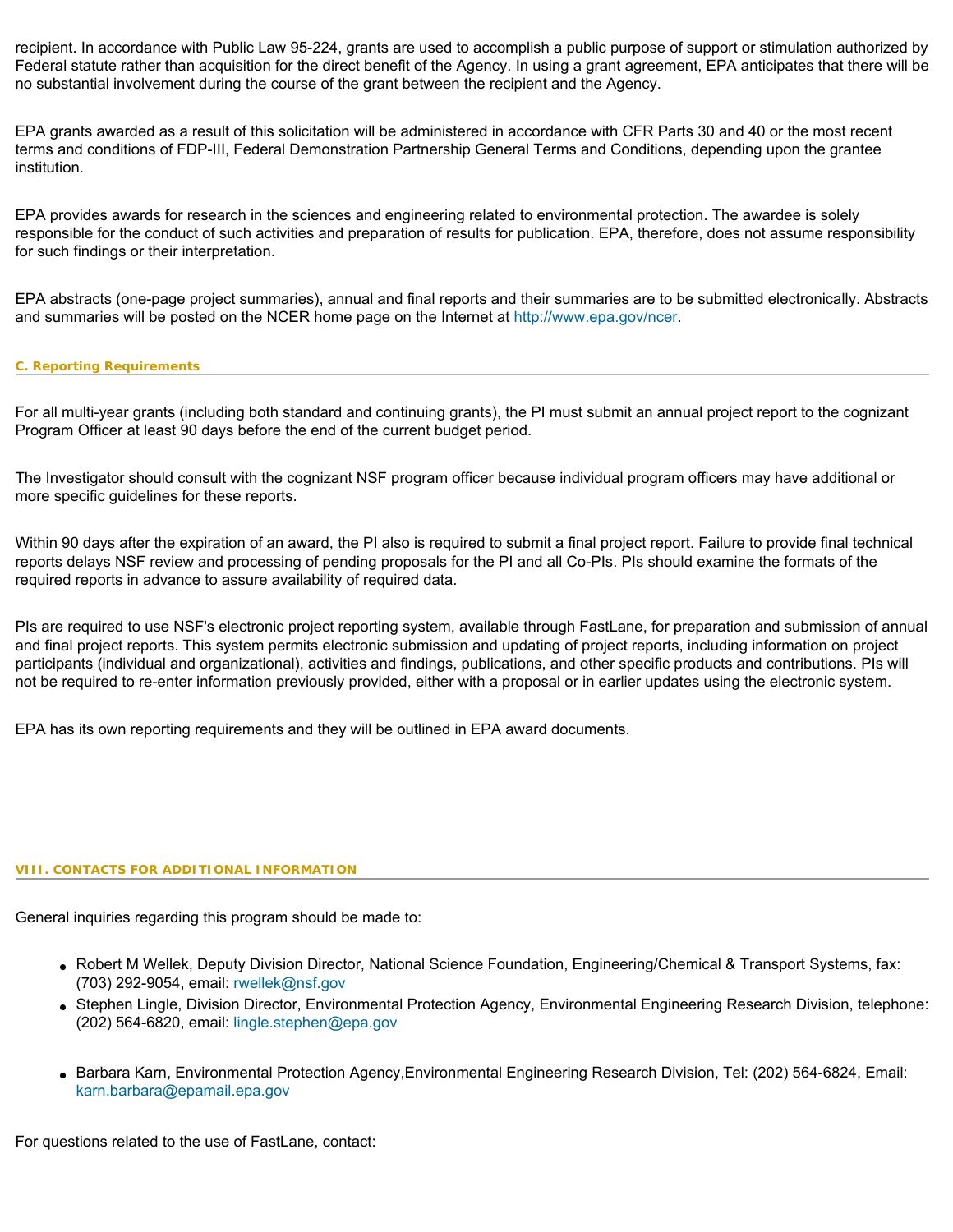<span id="page-21-0"></span>● FastLane HELPDESK, User Support, National Science Foundation, Monday to Friday 8am to 8pm, telephone: 1-800-673- 6188, email: [fastlane@nsf.gov](mailto:fastlane@nsf.gov)

#### **IX. OTHER PROGRAMS OF INTEREST**

The NSF *Guide to Programs* is a compilation of funding for research and education in science, mathematics, and engineering. The NSF *Guide to Programs* is available electronically at [http://www.nsf.gov/cgi-bin/getpub?gp.](http://www.nsf.gov/cgi-bin/getpub?gp) General descriptions of NSF programs, research areas, and eligibility information for proposal submission are provided in each chapter.

Many NSF programs offer announcements or solicitations concerning specific proposal requirements. To obtain additional information about these requirements, contact the appropriate NSF program offices. Any changes in NSF's fiscal year programs occurring after press time for the *Guide to Programs* will be announced in the NSF [E-Bulletin](http://www.nsf.gov/home/ebulletin), which is updated daily on the NSF Website at <http://www.nsf.gov/home/ebulletin>, and in individual program announcements/solicitations. Subscribers can also sign up for NSF's [Custom News Service](http://www.nsf.gov/home/cns/start.htm) [\(http://www.nsf.gov/home/cns/start.htm](http://www.nsf.gov/home/cns/start.htm)) to be notified of new funding opportunities that become available.

# **ENVIRONMENTAL PROGRAMS AND ACTIVITIES**

This section describes a few of the numerous EPA and NSF activities related to environmental technology. The activities described below are for background information only. They may not necessarily be related to this solicitation, and they may not currently be accepting proposals separate from this solicitation.

# **Environmental Protection Agency**

The NSF/EPA Technology for a Sustainable Environment activity is an integral part of EPA's STAR program (Science To Achieve Results), and supports EPA's Green Chemistry Challenge Program, Green Engineering, Design for the Environment, and other pollution prevention activities in EPA.

*The STAR Program (Science To Achieve Results):* This is EPA's extramural research grant program, an important mechanism for promoting a sound scientific foundation for environmental protection. STAR is administered by the Office of Research and Development's National Center for Environmental Research (NCER). Specific programmatic announcements will be found on the Internet at [http://www.epa.gov/ncer.](http://www.epa.gov/ncer)

*The Green Chemistry Program:* This EPA program is directed at preventing pollution by promoting design of less toxic chemical substances and alternative chemical pathways that involve less toxic feedstocks, reagents, or solvents and generate fewer toxic products, by-products, or co-products. As part of this program, EPA has initiated the Green Chemistry Challenge Program to recognize and promote fundamental and innovative chemical methodologies that accomplish pollution prevention through source reduction and that have a broad application in industry. Green chemistry encompasses all aspects and types of chemical processes--including synthesis, catalysis, analysis, monitoring, separations, and reaction conditions--that reduce negative impacts on human health and the environment relative to the current state of the art. Through awards and grants programs, the Green Chemistry Challenge Program recognizes and promotes fundamental and innovative technologies that incorporate the principles of green chemistry into chemical design, manufacture, and use. The Green Chemistry Challenge Awards Program recognizes those in industry, academia, and government who have met the Green Chemistry objectives in an exemplary way. The Green Chemistry Challenge Grants Program, through projects awarded under TSE, enhances support for cutting-edge research in this area.

*National Green Chemistry and Engineering Conference:* Held each year in Washington, D.C. by the American Chemical Society with support from EPA, NSF, and several other federal agencies and trade and professional organizations, this conference presents the latest research findings and provides a forum for an annual overview of research in the environmental area.

*Design for the Environment (DFE) and the Green Engineering Programs:* Through the DFE program, EPA provides businesses with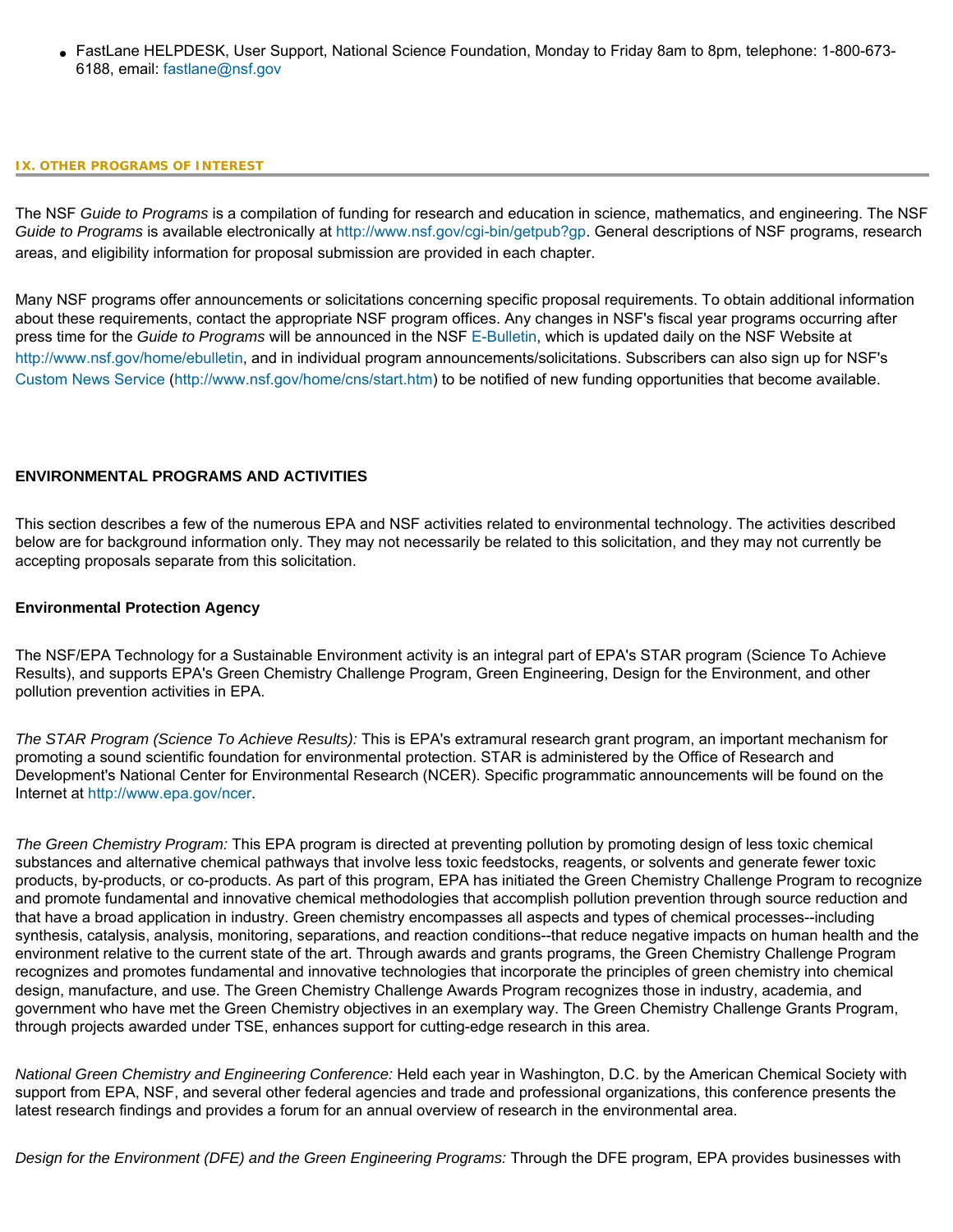information to make environmentally-informed choices and ultimately prevent pollution and reduce risks. DFE partners with industry, public interest groups, universities, research institutions, labor groups, and other governmental agencies to evaluate cleaner alternatives to existing products, processes, or technologies. Across a wide variety of projects, the DFE program strives to promote the consideration of environmental factors along with the traditional business decision parameters of cost and performance. Currently, DFE supports cooperative industry projects in eight sectors. Other green engineering programs include educational partnerships for curriculum development and professional training in pollution prevention, and a project in environmental accounting.

# **National Science Foundation**

The National Science Foundation, in its core programs and in special solicitations, supports fundamental research in a broad sweep of environmental areas, including ecosystem studies, marine and freshwater research, atmospheric sciences, risk analysis, polar regions, climate change, as well as environmentall relevant engineering, materials sciences, and computation. Programmatic descriptions are posted on the NSF web site, <http://www.geo.nsf.gov/ere>.

A special NSF competition on *Biocomplexity in the Environment* is usually held every one or two years. The last round was held in Spring 2002, and solicited proposals in the following areas: Dynamics of Coupled Natural and Human Systems; Coupled Biogeochemical Cycles; Genome-Enabled Environmental Science and Engineering; Instrumentation Development for Environmental Activities, and Materials Use: Science, Engineering and Society. Those interested in environmental technologies may find opportunities in each of these areas. For example, research related to industrial ecology, life-cycle analysis, genetic engineering, and sensor development may be appropriate in the four areas, respectively. Research is required to be highly interdisciplinary, involve complex systems, and include both physical and living components, including humans. Quantitative methods, education, and a global perspective are essential. See <http://www.nsf.gov/cgi-bin/getpub?nsf02010>for details.

*Environmental Molecular Science Institutes (EMSI) and Collaborative Research Activities in Environmental Molecular Science (CRAEMS):* This program, described in NSF 02-015, [http://www.nsf.gov/mps/chem/emsi98.htm,](http://www.nsf.gov/mps/chem/emsi98.htm) is aimed at increasing fundamental issues that underpin the amelioration of environmental problems caused by societal activities that are energy- and pollution-intensive. Projects are expected to advance the discipline of chemistry and related molecular sciences, increase understanding of environmental systems, serve as models for excellence in collaborative interdisciplinary research, and contribute ultimately to beneficial technologies and processes. The program is supported by the Division of Chemistry and the Office of Multidisciplinary Activities in the Mathematical and Physical Sciences Directorate, and are also supported by the Office of Sciences (SC) of the Department of Energy.

# **Joint NSF and EPA Metabolic Engineering Activities**

*Interagency Announcement of Opportunities in Metabolic Engineering:* Metabolic Engineering proposals will not be funded in TSE or NTE and should be directed to this program instead. This activity is designed to allow two or more agencies to support Metabolic Engineering projects of common interest. The most recent program announcement is NSF 02-037. It provides an interagency definition of Metabolic Engineering and focuses on three topic areas that are of particular interest to the eight participating agencies (including EPA and NSF): bio-remediation, environmentally-conscious manufacturing, and pollution prevention. Researchers are strongly advised to consult with contacts within two or more participating agencies prior to submitting a proposal. (The NSF contact is Fred Heineken.)

# **Other Agencies**

Federal research-support programs in the environmental area can be complementary. For example, the research supported in this solicitation is on the more fundamental end of the research continuum, although collaboration with industrial researchers is strongly encouraged. Funding from other agencies such as the Commerce Department (e.g., the National Institute of Standards and Technology) tends to support more applied stages of research and may require collaboration and co-funding by industry.

# **ABOUT THE NATIONAL SCIENCE FOUNDATION**

The National Science Foundation (NSF) funds research and education in most fields of science and engineering. Awardees are wholly responsible for conducting their project activities and preparing the results for publication. Thus, the Foundation does not assume responsibility for such findings or their interpretation.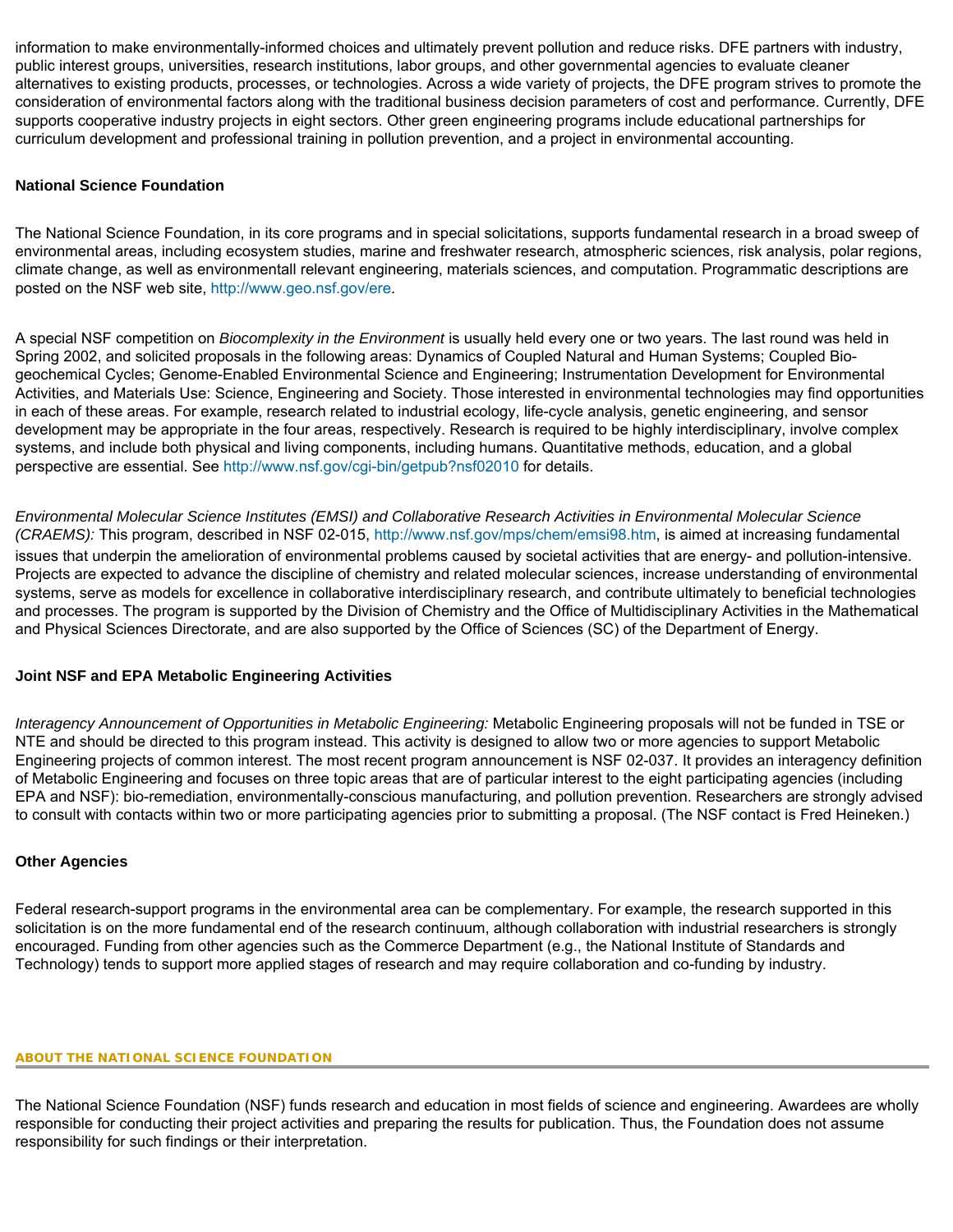NSF welcomes proposals from all qualified scientists, engineers and educators. The Foundation strongly encourages women, minorities and persons with disabilities to compete fully in its programs. In accordance with Federal statutes, regulations and NSF policies, no person on grounds of race, color, age, sex, national origin or disability shall be excluded from participation in, be denied the benefits of, or be subjected to discrimination under any program or activity receiving financial assistance from NSF, although some programs may have special requirements that limit eligibility.

*Facilitation Awards for Scientists and Engineers with Disabilities* (FASED) provide funding for special assistance or equipment to enable persons with disabilities (investigators and other staff, including student research assistants) to work on NSF-supported projects. See the GPG Chapter II, Section D.2 for instructions regarding preparation of these types of proposals.

The National Science Foundation promotes and advances scientific progress in the United States by competitively awarding grants and cooperative agreements for research and education in the sciences, mathematics, and engineering.

To get the latest information about program deadlines, to download copies of NSF publications, and to access abstracts of awards, visit the NSF Website at [http://www.nsf.gov](http://www.nsf.gov/)

| • Location:                                            | 4201 Wilson Blvd. Arlington, VA 22230 |
|--------------------------------------------------------|---------------------------------------|
| • For General Information<br>(NSF Information Center): | (703) 292-5111                        |
| • TDD (for the hearing-impaired):                      | (703) 292-5090 or (800) 281-8749      |
| • To Order Publications or Forms:                      |                                       |
| Send an e-mail to:                                     | pubs@nsf.gov                          |
| or telephone:                                          | (703) 292-7827                        |
| • To Locate NSF Employees:                             | (703) 292-5111                        |
|                                                        |                                       |

# **ABOUT THE ENVIRONMENTAL PROTECTION AGENCY**

The mission of the Environmental Protection Agency (EPA) is to protect both environmental quality and human health. Achievement of this mission requires the application of sound science to assessment of environmental problems and to evaluation of possible solutions. A significant challenge is to support both "core" research that is longer term and addresses cross-cutting environmental problems as well as problem-driven research that addresses science issues relevant to meeting current Agency goals. Requests for Applications issued by the Science To Achieve Results (STAR) program are an important mechanism for promoting a sound scientific foundation for environmental protection.

EPA's research programs focus on reduction of risks to human health and ecosystems and on the reduction of uncertainty associated with risk assessment. Through its laboratories and through grants to academic and other not-for-profit institutions, EPA also fosters the development and evaluation of new risk reduction technologies across a spectrum, from pollution prevention through treatment, remediation and monitoring. In all areas, EPA is interested in research that recognizes issues relating to environmental justice, the concept of achieving equal protection from environmental and health hazards for all people without regard to race, economic status, or culture.